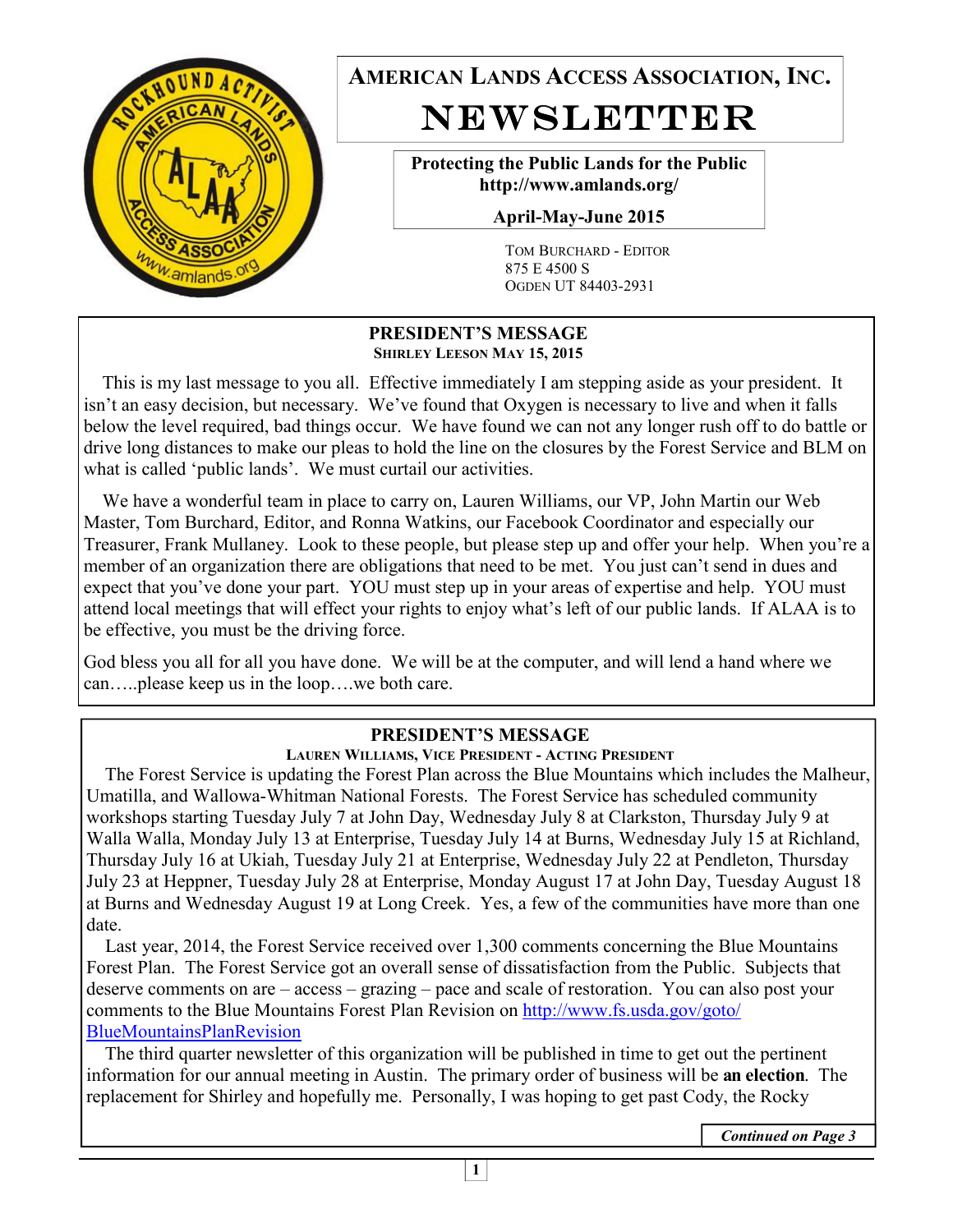#### **TABLE OF CONTENTS**

| Collecting On Washington St. DNR Land - Continued $\,\cdots 10$        |
|------------------------------------------------------------------------|
| Collecting On Washington St. DNR Land - Continued $\,\cdots 11$        |
| Collecting On Washington St. DNR Land - Continued $\,\cdots$ $12$      |
| Collecting On Washington St. DNR Land - Continued $\,\cdots\,$ 13 $\,$ |
| COLLECTING ON WASHINGTON ST. DNR LAND - CONTINUED $\cdots$ 14          |
|                                                                        |
| CASUAL COLLECTING - DEFINITIONS - CONTINUED $\cdots$                   |
|                                                                        |
| PUBLIC LANDS POLICY - CONTINUED $\cdots$                               |
|                                                                        |
|                                                                        |
|                                                                        |
| ALAA MEETING @ GOLDEN SPIKE & NFMS SHOW $\cdot\cdot$ 18                |
|                                                                        |
|                                                                        |
|                                                                        |

## **WELCOME NEW MEMBERS**

#### **GROUP**

Antelope Valley Gem & Mineral Club, Lancaster, CA Coconino Lapidary Club, Flagstaff, AZ Downey Delvers, La Habra, CA Kern Co. Mineral Society, Bakersfield, CA North Orange Co. Gem & Mineral Society, La Habra, CA Tehachapi Valley Gem & Mineral Society, Tehachapi, CA West-Central Illinois Rock & Mineral Club, Cuba, IL

## **INDIVIDUAL**

Trish Hepburn, Grants Pass, OR John Kleber, Sedalia, CO



*Permission to Reprint All or Any Part of this Newsletter is Hereby Granted, Provided, Credits and Citations are Maintained.*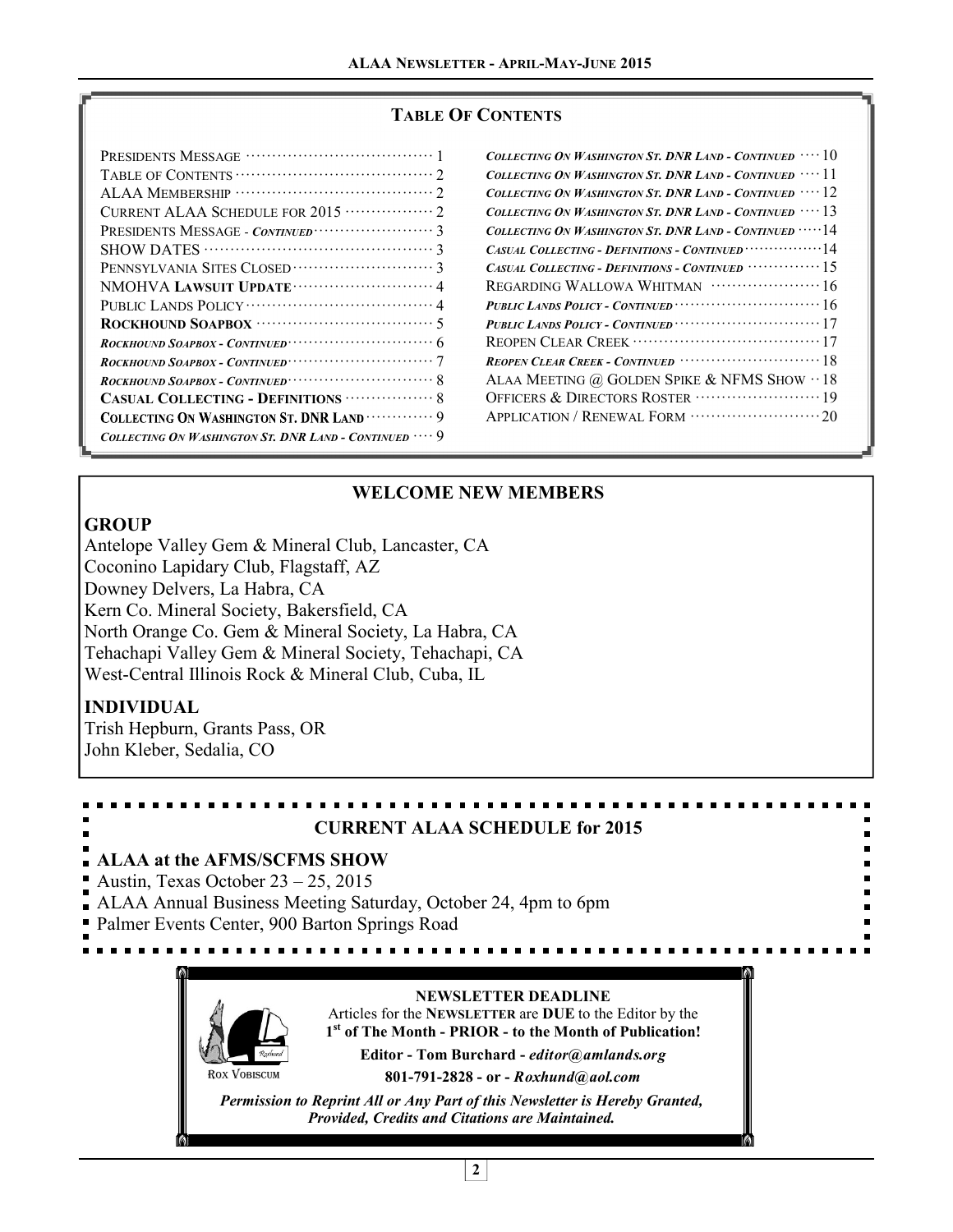*"President's Message" - Continued from Page 1* 

Mountain Federation convention and show, before I got serious about everything.

 I need all the help that you individually can give me. If you know anyone who wants to be President or Vice President of this organization please let me know.

 As I understand it, the Insurance has been paid for next year. Now to get the Registered Agent Paper work done before August 1st. The Registered Agent has to be a resident of the state where the Organization is registered in. In our case that is Idaho, so Dee and I will have to clarify that issue.

 I hope to have the Agenda for our Annual Meeting in Austin to be published in the next newsletter. Please contact me for anything, PLEASE, I need all the help I can get and then more.

## **SHOW DATES FOR GEM AND MINERAL SHOWS SPONSORED BY MEMBER CLUBS AND SOCIETIES OF ALAA, INC.**

**YOUR ALAA AFFILIATED CLUB COULD HAVE ITS SHOW LISTED HERE.** 

**Send suggestions or problems to webmaster** 

**American Lands Access Association PO Box 54398 San Jose, CA 95154** 

**Unfortunately your Editor Has Not Received any Show Dates past June!** 

## **COLLECTING SITES CLOSED EXCERPTED FROM EFMLS NEWSLETTER, MARCH 2015**

**BY SCOTT PETERS**

## **TWO PENSYLVANIA PRIVATE COLLECTING SITES CLOSED**

 First, **Rossville Malachite/Azurite location in northern York County**, **Pennsylvania** well known to collectors and well-advertised in books and articles has become dangerous due to over collecting. **IF ANYONE IS SEEN AT THE SITE, THE OWNERS WILL NOTIFY PROPER AUTHORITIES.** 

 Second, the **St. Clair, Pennsylvania fern fossil location is now closed to collecting**. A representative for the owners said 'overzealous collectors began bringing in power tools to collect, posting their trips and selling the fossils via the internet.' The owners will prosecute any individuals they find collecting on their property.

 Please do not attempt to collect at these locations unless you receive express (current written) permission from the owners of these properties. You will risk prosecution and may cause the loss of any possibility of reopening these sites.

 If you know of any other collecting sites that have been closed, or are in danger of closing, or any laws that may restrict our collecting activities, please e-mail me at: slipgapdms@aol.com. I will pass the information on in future EFMLS Newsletters and also via ALAA website www.amlands.org and Facebook www.facebook.com/American-Lands-Access-Association

NOTE: Scott Peters is the new ALAA Representative for Pennsylvania. March, 2015 Shirley Leeson, ALAA President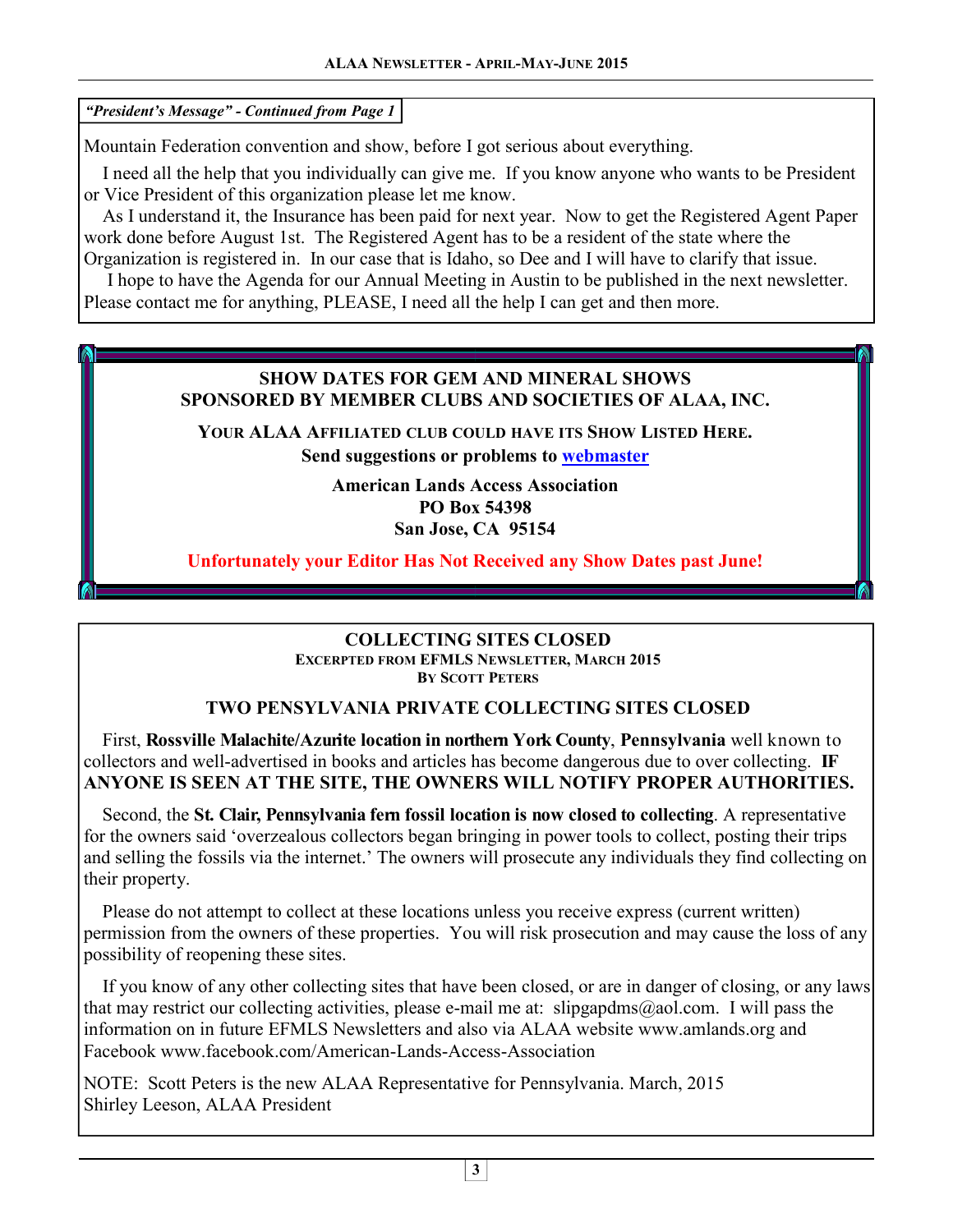## **NMOHVA LAWSUIT UPDATE**

 The New Mexico Off Highway Vehicle Alliance (NMOHVA) will be appearing before the Tenth Circuit Court of Appeals on May 6, 2015 at 9:00 am. The appearance before the court is the final step of the long and exhaustive legal process challenging the Santa Fe National Forest's June 2012 Travel Management Plan decision. NMOHVA's legal team will present oral arguments in front of the threejudge panel. The oral arguments supplement the extensive written briefs submitted by NMOHVA to the court in September and January. The Tenth Circuit Court is in Denver, Colorado. Ì

 NMOHVA's lawsuit contends that the Santa Fe National Forest used an illegal process to close over 70% of the existing roads and trails under its Travel Management Plan. ľ

 The appearance before the 10th Circuit is the final step in the legal process that started back in December of 2012. A quick review of the major milestones: Î

 December 2012 - NMOHVA files lawsuit challenging the Santa Fe National Forest Travel Management decision.

 February 2013 - The Center for Biological Diversity, Wild Earth Guardians, and the Sierra Club file for intervener status in the suit.

 June 2013 - The District Judge denies intervener status to the radical environmentalist groups and NMOHVA files their Opening Brief.

July 2013 - Environmentalists appeal judge's decision to the Tenth Circuit.

 August 2013 - District judge orders a "stay" (delay) to the court schedule while waiting on the Tenth Circuit to decide on intervener status.

 November 2013 – Tenth Circuit Court grants intervener status to the radical environmentalist groups. The court's briefing schedule resumes (the intervener issue caused six months of delay).

May 2014 - NMOHVA files Final Brief.

July 2014 - District Judge rules against NMOHVA's lawsuit.

August 2014 - NMOHVA appeals district judge's decision to the 10th Circuit.

September - NMOHVA files initial brief with 10th Circuit Court of Appeals.

January 2015 - NMOHVA's final brief filed with 10th Circuit.

 The ground work leading up to the lawsuit began in 2006. NMOHVA had to follow all the required steps of public participation in the Santa Fe National Forest's planning process. This included submitting formal comments and appealing the Forest's final decision. These steps secured our "standing", which is our right to file a lawsuit. Considering our efforts for 6 years before the lawsuit, NMOHVA has been working on the Santa Fe National Forest travel management issue for nine years! <sup>\*</sup>

 **What Happens Next:** Our legal team will make the "oral arguments" in Denver and then the panel of judges will decide the case. The final decision is expected 3 - 6 months after the court appearance. The decision by the 10th Circuit will be the final step in this long, difficult, and expensive process as the only court beyond the 10th Circuit is the U.S. Supreme Court.

#### **HOW KNOWLEDGABLE ARE YOU ON PUBLIC LANDS POLICY? HAVE YOU EVER WONDERED HOW THE PLANNING AND DECISION MAKING COMES ABOUT? SHIRLEY LEESON**

 Recently in researching an old article by the late Bob Cranston, Secretary of ALAA in 2003, I ran across an article about "A Conservationist's Guild to BLM Planning and Decision-Making, Using FLPMA and NEPA to Protect Public Lands. It was written by Erik Schlenker-Goodrich of the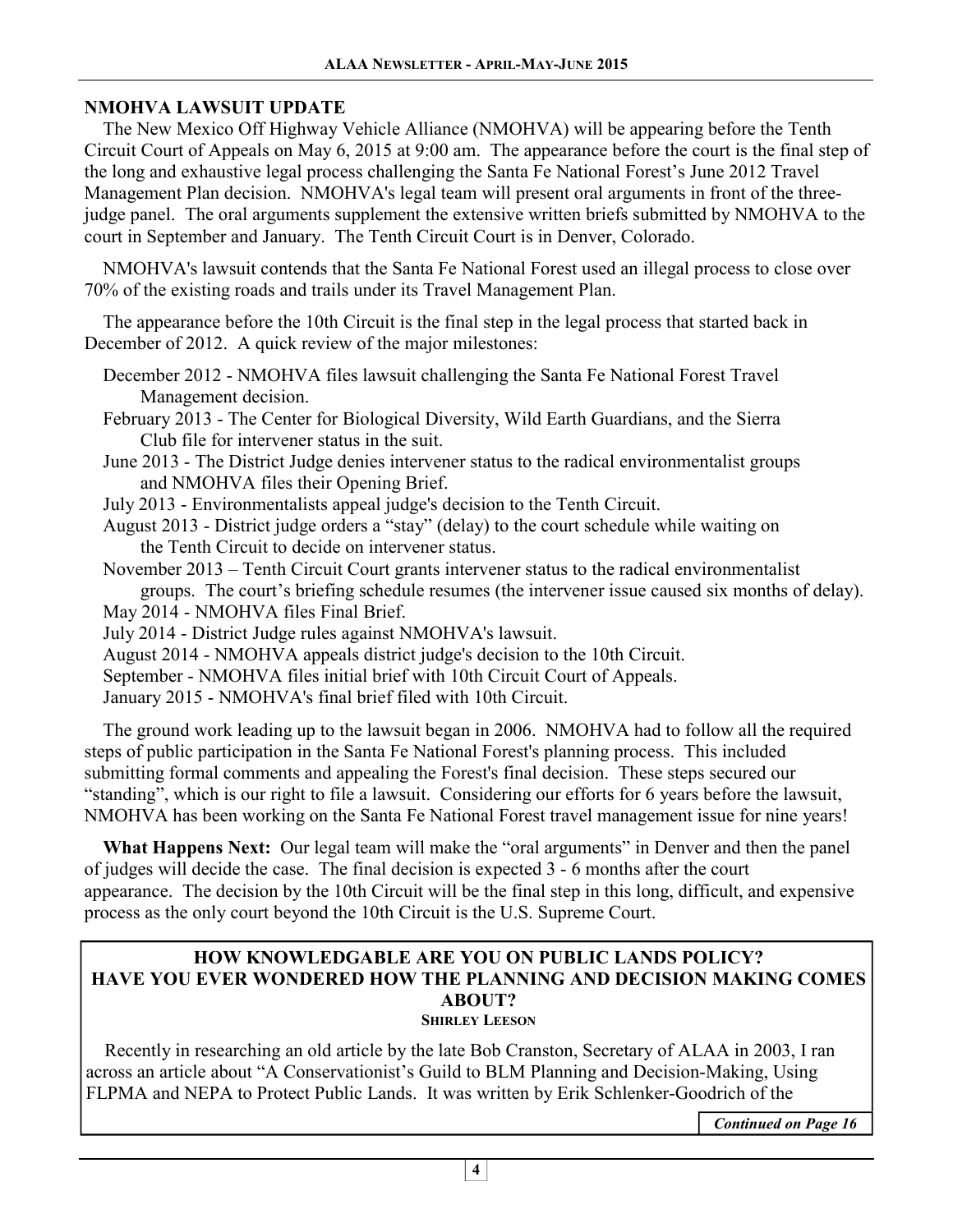#### **ROCKHOUND SOAP BOX JOHN MARTIN CONSERVATION AND LEGISLATION COMMITTEE** afmsclc@antelecom.net

## **FOSSIL COLLECTING IN NATIONAL FORESTS**

Rules and Regulations for the collecting of fossils on USFS managed lands have had a significant change for the Rockhound and Casual Collector effective May 18, 2015. The final ruling by the US Department of Agriculture for the National Forest Service has been released and is now listed in the Federal Register. This rule making process has been in work since the passage of the Omnibus Public Land Management Act on Paleontological Resources Preservation. Below is a summary of the USDA/USFS Final Rule:

> *"The U.S. Department of Agriculture (USDA or Department) is implementing regulations under the Omnibus Public Land Management Act of 2009 paleontological resources preservation subtitle (the Act). This rule provides for the preservation, management, and protection of paleontological resources on National Forest System lands (NFS), and insures that these resources are available for current and future generations to enjoy as part of America's national heritage. The rule addresses the management, collection, and curation of paleontological resources from NFS lands including management using scientific principles and expertise, collecting of resources with and without a permit, curation in an approved repository, maintaining confidentiality of specific locality data, and authorizing penalties for illegal collecting, sale, damaging, or otherwise altering or defacing paleontological resources."*

 Included in the Final Rule are definitions important to Rockhounds and *Casual Collectors* of fossils on USFS Managed Lands. Some of these new definitions from the federal register and the Final Rule are as follows:

"*The term casual collecting restates the definition contained in 16 U.S.C. 470. To be considered casual collecting, the activity means all of the following: Collecting of a reasonable amount of common invertebrate or plant paleontological resources for noncommercial personal use, either by surface collection or the use of non-powered hand tools, resulting in only negligible disturbance to the Earth's surface and other resources. The Department considers that in establishing the term "casual collection" rather than "amateur collection" or "hobby collection" or "recreational collection", the Act intended that casual collection reflect the commonplace meaning of "casual". The commonplace definition of casual includes the elements "happening by chance; not planned or expected", "done without much thought, effort, or concern", and "occurring without regularity" ("casual"Merriam-Webster.com.2014. http://www.merriam-webster.com/ dictionary/casual (4 March 2014)). Consequently, the Department considers that casual collecting would generally be happenstance without intentional planning or preparation. Development of criteria for reasonable amount and negligible disturbance reflects, in part, the view of casual collecting as an activity that generally occurs by chance without planning or preparation. Further, the Act has established that an individual engaging in casual collecting activity in accordance with applicable conditions, in an area which has not been closed to casual collection, does not require a permit or other approval from the Department. Consequently, it is clear that the lack of Department decision space concerning such casual collection performed by an individual reflects that the Act intended that reasonable amount and negligible disturbance criteria established for casual*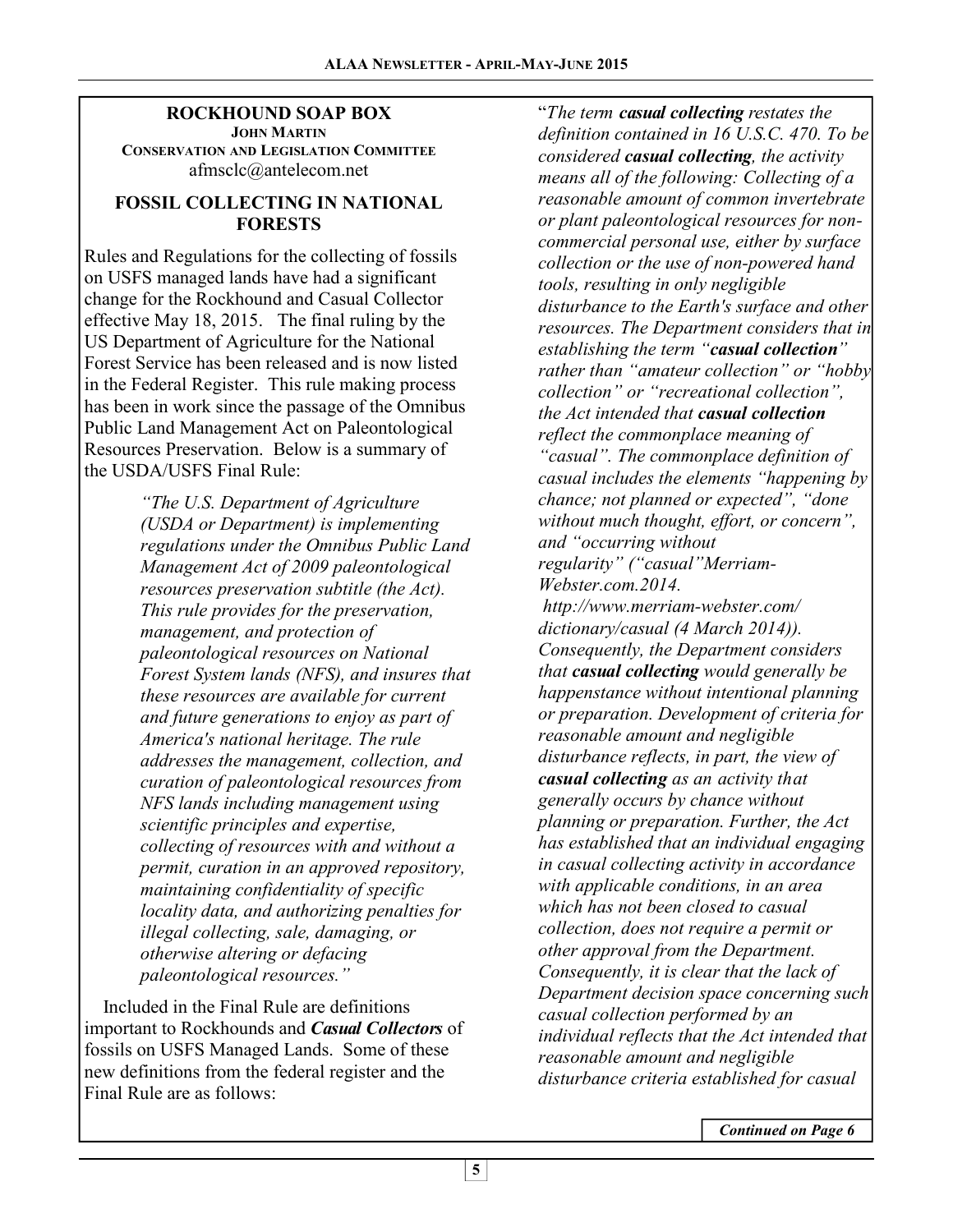*"Rockhound Soapbox" - Continued from Page 5* 

*collecting would be below levels that would otherwise require an evaluation under the National Environmental Policy Act (NEPA). Collection of amounts and/or land disturbance at levels that would require a NEPA evaluation would require a permit". "The term common invertebrate and plant paleontological resources clarify the types of paleontological resources that may be casually collected in accordance with the Act and these final regulations. This final definition incorporates the plain meaning of common, which means plentiful and not rare or unique. The final definition also incorporates a geographical factor of widespread distribution, which means that the resource is distributed over a relatively large geographical area. This final definition also clarifies that not all invertebrate and plant paleontological resources are common; some are not common because of their context or other characteristics and, therefore, are not eligible for casual collection. The determination of whether invertebrate and plant fossils are common or not common will be made by the Authorized Officer using scientific principles and methods in accordance with § 291.9(c)." "The term fossil means any remains, traces, or imprints of organisms that have been fossilized or preserved in or on the Earth's crust. In informal usage, the term fossil tends to be used interchangeably with the term paleontological resource. However, under 16 U.S.C. 470 and these final* 

*regulations, a fossil may not necessarily be a paleontological resource. Remains, traces, or imprints of organisms (that is, fossils) are only considered paleontological resources under the Act and these final regulations if they are: (1) Fossilized, (2) of paleontological interest, and (3) provide information about the history of life on earth. Therefore, paleontological resources are fossils that have paleontological interest and provide information about the history* 

*of life on earth. An example of a fossil that may not be a paleontological resource because it lacks paleontological interest and provides negligible information about the history of life on earth would be an isolated, unidentifiable fragment of an otherwise common invertebrate fossil that was eroded from its native geologic occurrence and subsequently found in a stream bed far from its point of origin." "The term fossilized as used in the definition of paleontological resources means preserved by natural processes, such as burial in accumulated sediments, preservation in ice or amber, replacement by minerals, or alteration by chemical processes such as permineralization whereby minerals are deposited in the pore spaces of the hard parts of an organism's remains. This definition is adapted from the definition of fossilization in the American Geological Institute's Glossary of Geology (Fifth Edition, 2005, ISBN 0-922152-76- 4)."* 

"*The term negligible disturbance as used in the definition of casual collecting clarifies that casual collection of common invertebrate and plant fossils may only result in little or no change to the land surface and have minimal or no effect on other resources such as cultural resources and protected or endangered species. Disturbance caused by powered and/or large non-powered hand tools would exceed the "negligible" threshold and would no longer be casual collection.*"

*More more*,  $\frac{1}{2}$  *"The term non-commercial personal use as used in the definition of casual collecting clarifies the types of use allowed under casual collection, and means uses other than for purchase, sale, financial gain, or research. Research, in the context of these regulations, is considered to be a structured activity undertaken by qualified individuals with the intent to obtain and disseminate information via publication in a peerreviewed professional scientific journal or equivalent venue, Continued on Page 7*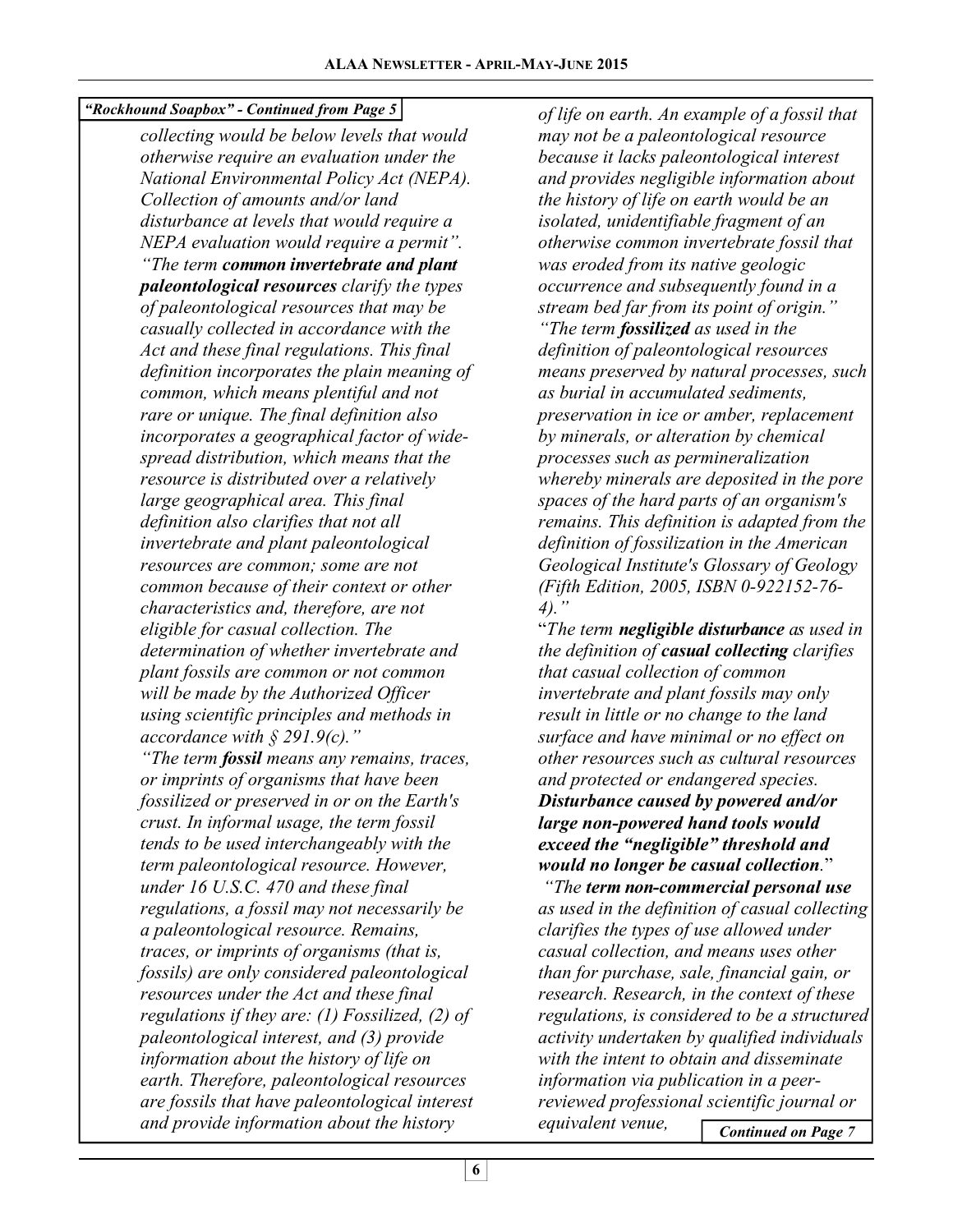## *"Rockhound Soapbox" - Continued from Page 6*

*which increases the body of knowledge available to a scientific community. Common invertebrate and plant paleontological resources collected for research purposes is not personal use and would need to be authorized under a permit in accordance with §§ 291.13 through 291.20. Exchange of common invertebrate and plant paleontological resources among casual collectors would be permissible as long as such resources were collected in accordance with the Act and the final regulations.* 

*"The term non-commercial personal use as used in the definition of casual collecting clarifies the types of use allowed under casual collection, and means uses other than for purchase, sale, financial gain, or research. Research, in the context of these regulations, is considered to be a structured activity undertaken by qualified individuals with the intent to obtain and disseminate information via publication in a peerreviewed professional scientific journal or equivalent venue, which increases the body of knowledge available to a scientific community. Common invertebrate and plant paleontological resources collected for research purposes is not personal use and would need to be authorized under a permit in accordance with §§ 291.13 through 291.20. Exchange of common invertebrate and plant paleontological resources among casual collectors would be permissible as long as such resources were collected in accordance with the Act and the final regulations."* 

*"The term reasonable amount as used in the definition of casual collecting quantifies the maximum amount of common invertebrate and plant paleontological resources that could be removed from National Forest System lands. A person may remove up to 100 pounds in weight per calendar year, not to exceed 25 pounds per day.*

*Development of this reasonable amount criterion reflects, in part, the view of casual* 

## *collecting as an activity that generally occurs by chance without planning or preparation."*

*"On National Forest System lands, the following are not paleontological resources for purposes of the Act or this part: (1) Mineral resources, including coal, oil, natural gas, and other economic minerals that are subject to the existing mining and mineral laws;* 

#### *(2) Petrified wood as defined at 30 U.S.C. 611 and managed under 36 CFR 228.62 unless determined under paragraph (b) of this section to be a paleontological resource;*

*(3) Geological units, including, but not limited to, limestone, diatomite, and chalk beds)."* 

 A paleontological resource may only be collected from National Forest System lands in accordance with the **casual collecting provisions** in §§ 291.11 and 291.12, or in accordance with a permit issued by the Authorized Officer as identified in § 291.13.

 Casual collecting is allowed without a permit on National Forest System lands where such collection is consistent with the laws governing the management of those lands, the land management plans, and where the lands in question are not closed to casual collection.

It is the responsibility of the collecting public to ensure that they are **casually collecting** in an area that is open to casual collection, and that the materials they collect are subject to casual collection.

 Paleontological resources collected on National Forest System lands, including common invertebrate and plant paleontological resources subject to casual collecting, **cannot be sold.** Sale of these paleontological resources is a violation of 16 U.S.C. 470-5(a)(3) and § 291.27(a)(3) and **may subject the violator to civil and criminal penalties**.

 The provisions in §§ 291.28 through 291.35 do not apply to any person with respect to any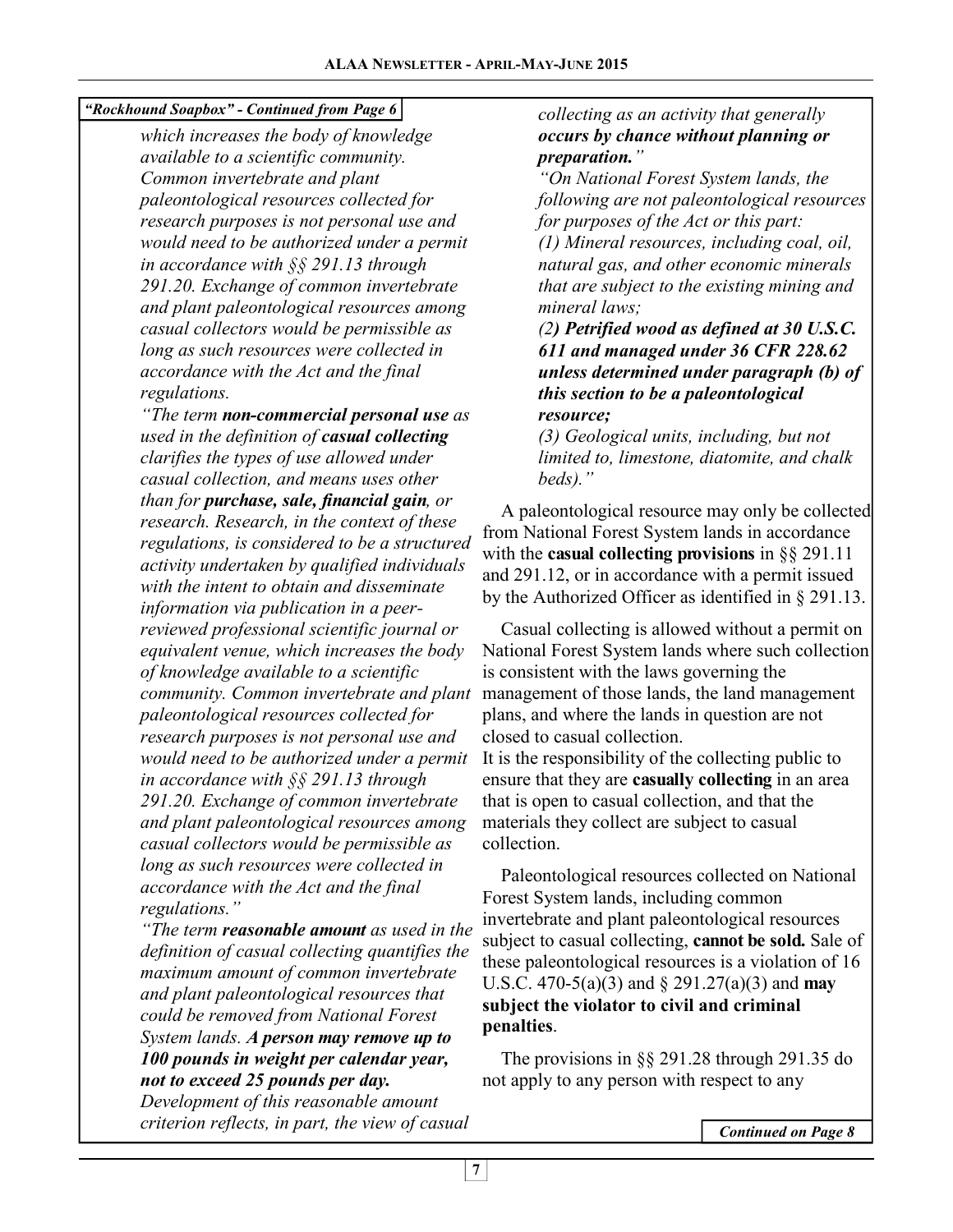*"Rockhound Soapbox" - Continued from Page 7* 

paleontological resource which was in the lawful possession of such person prior to the date of enactment of the Act.

 These are but a few of the new rules and regulations pertaining to Casual Fossil Collecting on Public Lands Managed by the US Forrest Service. The complete set of rules and regulations set forth in the Final Rule can be found at:

http://www.gpo.gov/fdsys/pkg/FR-2015-04-17/pdf/2015-08483.pdf or see the ALAA Website www.amlands.org for more information.

 In conclusion the rules have changed. Casual Collecting is allowed, where Casual Collecting is allowed. No permit is required for Casual Collecting. Casual Collecting allows 25 pounds of material per day and 100 pounds of material per year. Casual Collecting allows hand tools only. Casual Collecting allows for minimal surface disturbance, (Fill in any holes when finished). Casual collecting material is for personal use only and may not be sold.

 It looks like Vertebrae Fossils are NOT allowed to be collected on USFS Managed Land. The "Club Fieldtrip" planed to the fossil beds is NOT considered "Casual Collecting" under the new rules and regulations and may require a permit. (Permits are only issued for scientific and educational purposes and to institutions or graduate Paleontologists.) Ì

 When Rockhounds and Casual Collectors venture into the National Forest and stumble across a collectable fossil, just remember there are new rules and regulations under which you may pick up that fossil and keep it for your private collection. Also remember these new rules and regulations became law on May 18, 2015.

> "Happy Rockhounding and Enjoy Your Public Lands"

## **Section 291.5 - DEFINITIONS OF CASUAL COLLECTING**

 Section 291.5 contains the definitions and terms as defined in the Act or used in these final regulations. This section includes six terms defined by 16 U.S.C. 470aaa: *Casual collecting, Federal land, Indian land, paleontological resource, Secretary,* and *State.* In addition, this section defines the terms *common invertebrate and plant paleontological resources, reasonable amount,* and *negligible disturbance.* 16 U.S.C. 470aaa required the Secretary to define those terms in the implementing regulations. Lastly, this section defines terms used in the final regulations that may not be broadly understood or that may be defined differently elsewhere, in order to clarify their meaning for these final regulations.

1. The term *Act* means Title VI, Subtitle D of the Omnibus Public Land Management Act on Paleontological Resources Preservation (16 U.S.C. 470aaa through 470aaa-11).

2. The term *associated records* delineates the types of information that are required by 16 U.S.C.

470aaa-4 to be deposited in an approved repository.

3. The term *Authorized Officer* means the person or persons to whom authority has been delegated by the Secretary to take action under the Act.

4. The term *casual collecting* restates the definition contained in 16 U.S.C. 470 aaa. To be considered *casual collecting,* the activity means all of the following: Collecting of a reasonable amount of common invertebrate or plant paleontological resources for non-commercial personal use, either by surface collection or the use of non-powered hand tools, resulting in only negligible disturbance to the Earth's surface and other resources. The Department considers that in establishing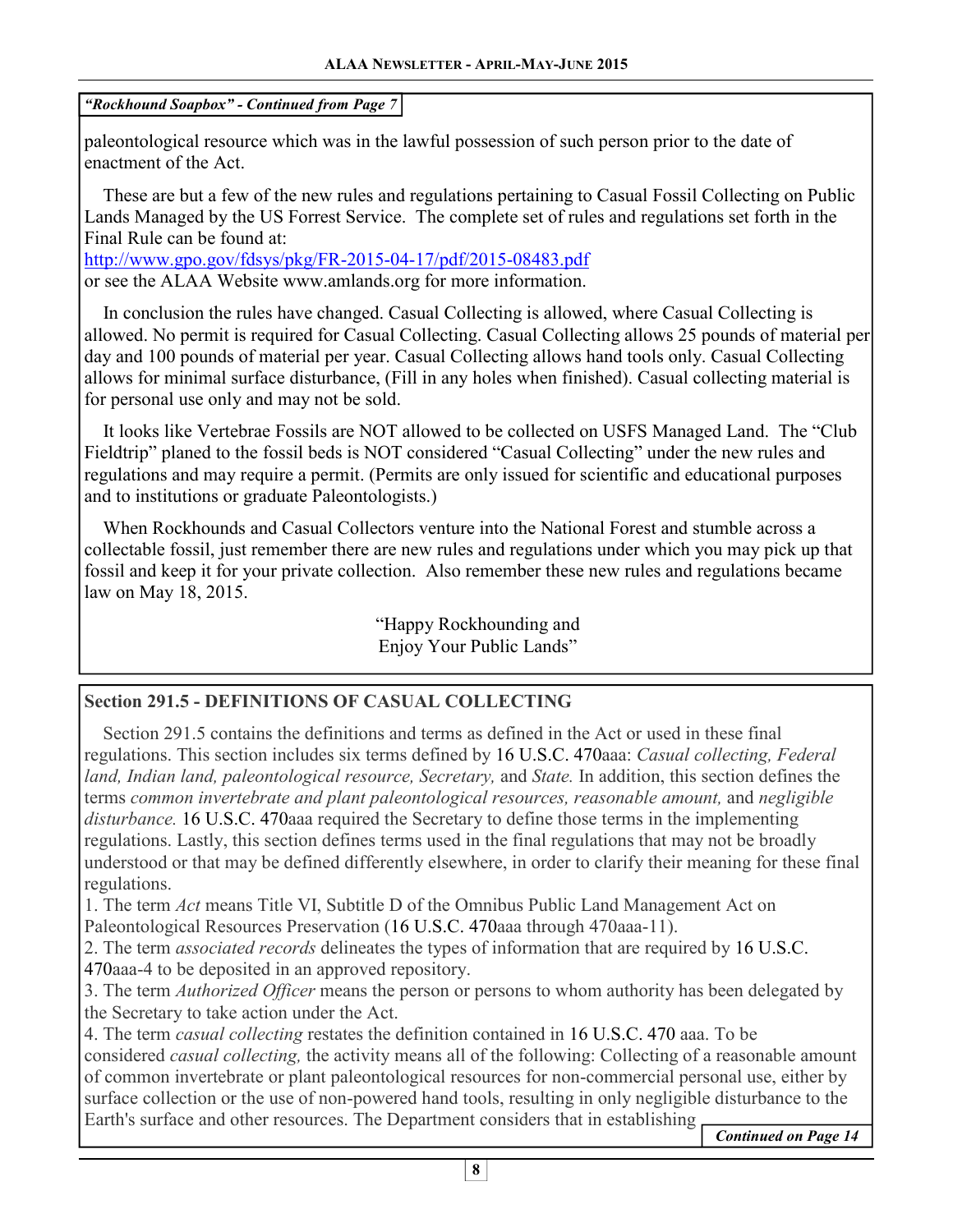## **INCREASING ROCK COLLECTING ACTIVITIES IN WASHINGTON STATE ON DEPARTMENT OF NATURAL RESOURCE LAND.**

History of the Bill 1271

…as of Monday, April 27, 2015 9:32 PM. The proposal of Bill 1271:

 The following bill represented a great public interest in encouraging citizens to engage in Washington's magnificent outdoor recreational facilities. The State does recognize both the economic growth and health welfare for its citizens.

 The legislature found that accessing Washington's great outdoor spaces for the purposes of recreational rock collecting is a legitimate use of the state's outdoor recreational resources. Rock collecting is a hobby enjoyed by entire families and is an educational experience for school children that can separate them from electronic screens and crate a lifetime bond with the outdoors and with nature.

 House Representative Buys read House Bill first time on 01/16/2015 to the Committee on Agriculture & Natural Resources. Legislature found that allowing recreational noncommercial rock collecting on state-owned recreation lands has a minimum effect on state resources when conducted under appropriate conditions. Recreational rock collectors do not take significant quantities of any materials as part of their hobby.

 **OLD SECTION:** The legislature further finds that accommodating rock collecting enthusiasts benefits both state revenues and local economies. Increased rock collecting activity on state lands will lead to more discover pass sales and generate economic activity in the communities that host the destination state lands. Rock collectors choose to spend their discretionary income in pursuit of their hobby; spending that will occur in other states if Washington15does not support their needs.

 The State has defined the use of the "Discover pass" means the annual pass created in "*RCW3079A.80.020.31*".

 "Rock collecting" means the collection of recreational quantities of rocks, minerals, and other naturally occurring objects that are put to personal, noncommercial use and collected using only nonexplosive hand tools, such as shovels and picks.

 "Rock collecting" does not include the collection of petrified wood or any objects of historical or archaeological value.

 "Rock collecting" includes both the act of collecting the allowable materials and locating the materials. The use of a metal detector to locate materials is included in the scope of the definition of "rock collecting."

 "Rock collecting endorsement" means the endorsement created under section 3 of this act allowing for the collection of rocks, minerals, and other naturally occurring objects on land owned or managed by the agencies.

 **NEW SECTION**. **Sec. 3.** A new section is added to chapter 79A.8026RCW to read as follows: (1) One or more rock collecting endorsements must be made available to any person purchasing a discover pass or day-use permit and must also be made available as a free standing purchase. The holder of an endorsement is entitled to, consistent with this section, collect rocks, minerals, and other naturally occurring objects on land owned or managed by the agencies.

(2) The cost of a rock collecting endorsement is five dollars and each endorsement is valid for one year. A rock collecting endorsement must be issued to an individual. However, the rock collecting endorsement allows for all members of the endorsement holder's immediate family to participate in rock collecting activities. The possession of a rock collecting endorsement serves as a permit from HB 1271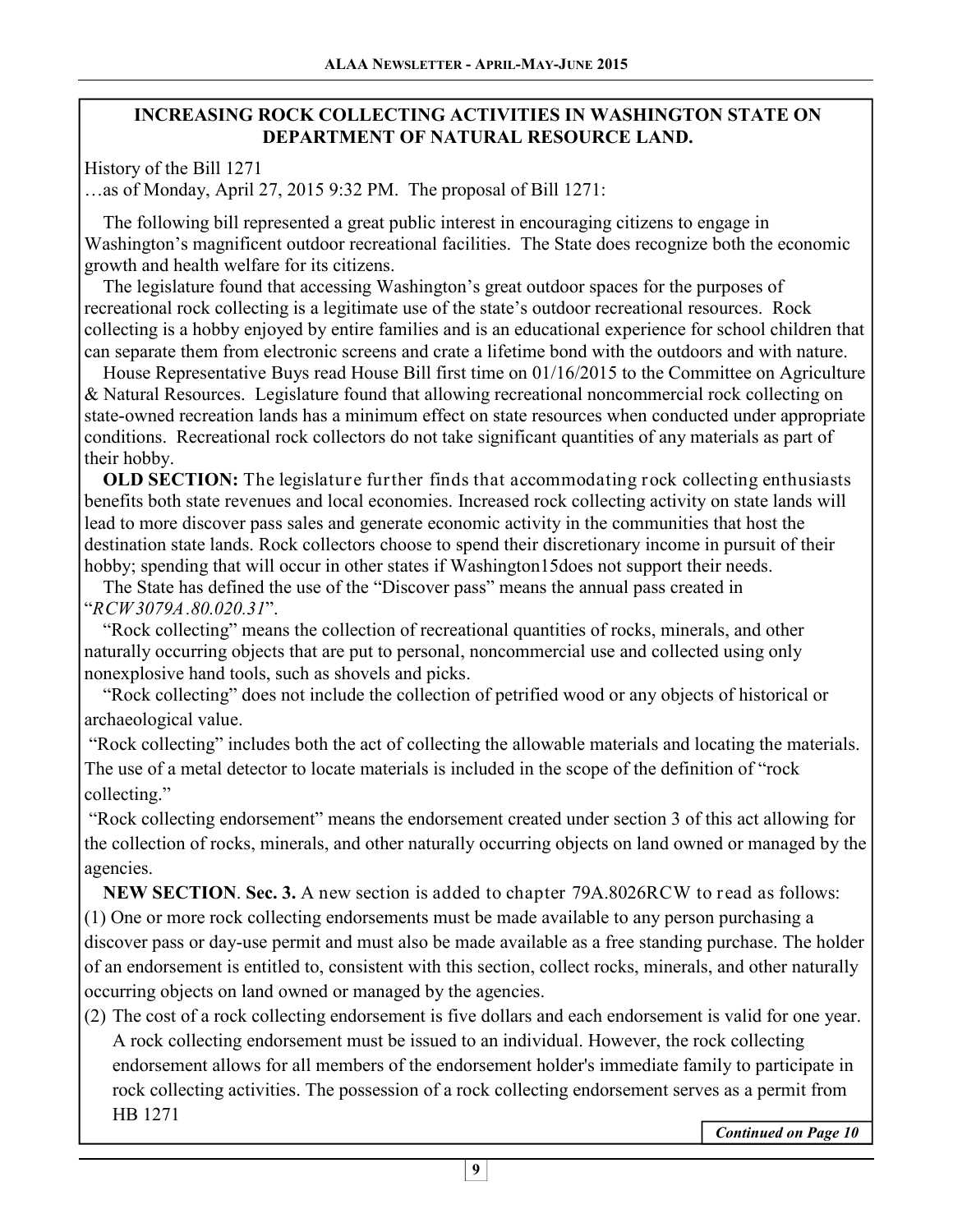the agency for rock collecting as long as the rock collecting is done consistent with the provisions of this chapter.

 (3) Each rock collecting endorsement allows the holder and the holder's immediate family members to collect and keep up to fifty cumulative pounds of material in any one day from land owned or managed by the agencies.

(4) Any person engaging in rock collecting on land owned or managed by an agency must replace or fill all divots, holes, or other disturbances caused by rock collecting.

(5) The agencies may designate areas where rock collecting is not allowed:

(a) In order to protect environmental, cultural, archaeological, or historical resources;

(b) In order to protect the safety of the rock collector;

(c) Where rock collecting activities are inconsistent with the15management mandate of the land in question;

(d) Where the state does not own the mineral rights of the land;

(e) Where grant or deed restrictions, or other legal limitations, makes rock collection an ineligible activity.

(6) Any rock collecting activity that satisfies the definition of "hydraulic project" in RCW 77.55.011 must, in addition to procuring a rock collecting endorsement, obtain permission to undertake the project from the department of fish and wildlife consistent with chapter 77.55 RCW.25

(7) An agency may, by rule, specify specific rock or mineral types of high value that may not be collected under a rock collecting endorsement.

**Sec. 4.** Amended as follows:

(1) A discover pass or a day-use permit are not required within a state park for persons who have a valid camper registration, or annual natural investment permit, issued by the state parks and recreation commission.

(2) The state parks and recreation commission must provide up to twelve days a year where entry to state parks is free. At least three of those days must be on weekends. When practicable, the free access days should be timed to correspond with any similar free access days

HB 1271 planned by the national park service for national parks located in the general region of high volume state parks. NO collecting in State Parks.

(3) A rock collecting endorsement issued under section 3 of this act is still required to engage in rock collecting on free access days and when camping.

**Sec. 5.** RCW 79A.80.080 and 2013 are each amended to read as follows:

1) A discover pass, vehicle access pass, or day-use permit must be visibly displayed in the front windshield, or otherwise in a prominent location for motor vehicles without a windshield, of any motor vehicle:

(a) Operating on any recreation site or lands; or

(b) Parking at any recreation site or lands.

(2) A person rock collecting on land owned or managed by the agencies must possess a valid rock collecting endorsement.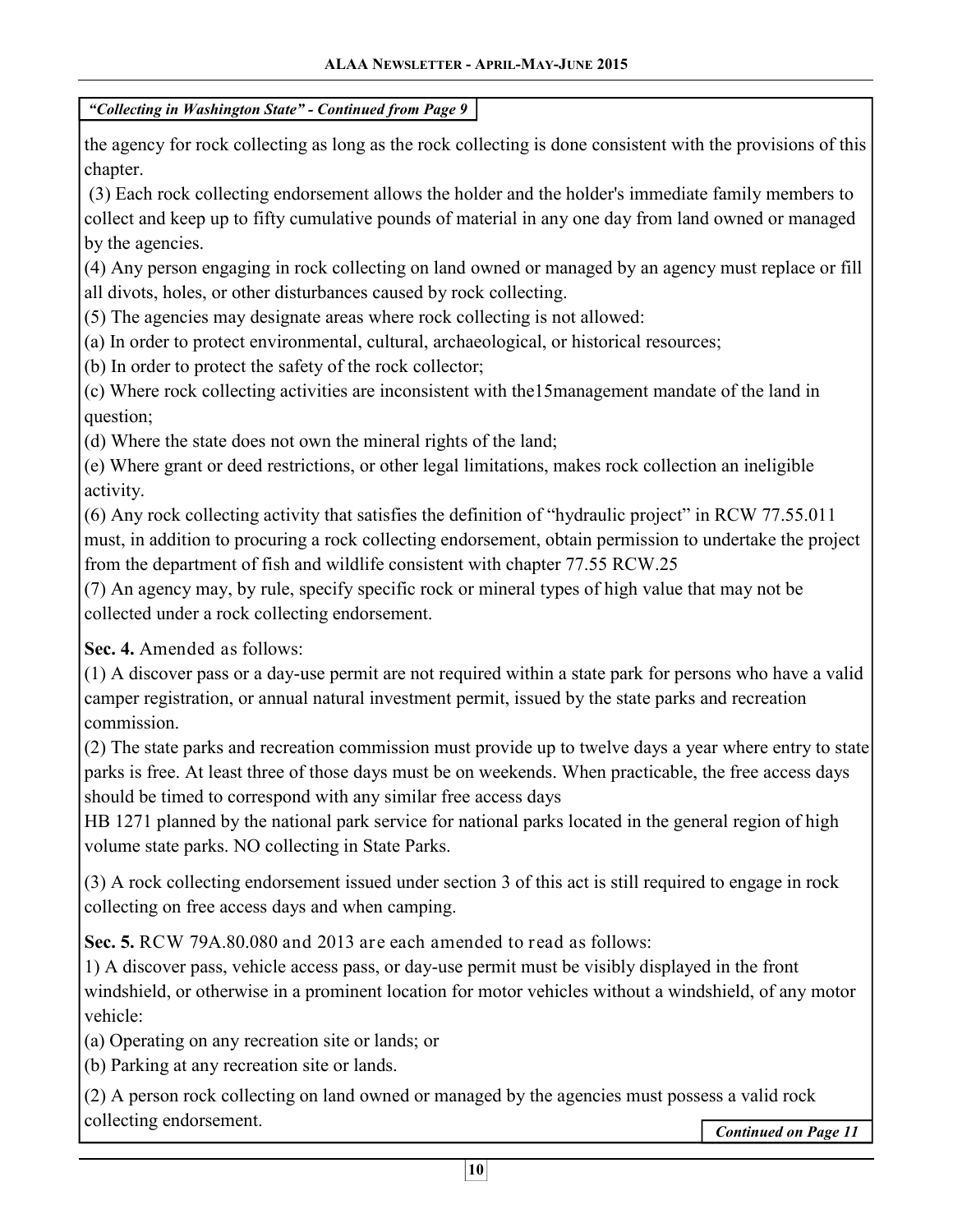(3) The discover pass, the vehicle access pass, or the day-use permit is not required:

(a) On private lands, state-owned aquatic lands other than water access areas, or at agency offices, hatcheries, or other facilities where public business is conducted;

(b) For persons who use, possess, or enter lands owned or managed by the agencies **for nonrecreational** purposes consistent with a written authorization from the agency, including but not limited to leases, contracts, and easements;

(c) On department of fish and wildlife lands only, for persons possessing a current vehicle access pass pursuant to RCW 79A.80.040

(d) When operating on a road managed by the department of natural resources or the department of fish and wildlife, including a forest or land management road, that is not blocked by a gate.

(4)(a) An agency may waive the requirements of this section for any person who has secured the ability to access specific recreational land through the provision of monetary consideration to the agency or for any person attending an event or function that required the provision of monetary compensation to the agency.

(b) Special events and group activities are core recreational activities and major public service opportunities within state parks. When waiving the requirements of this section for special events, the state parks and recreation commission must consider the direct and

HB 1271 indirect costs and benefits to the state, local market rental rates, the public service functions of the event sponsor, and other public interest factors when setting appropriate fees for each event or activity.

(5) Failure to comply with subsections (1) and (2) of this section is a natural resource infraction under chapter 7.84 RCW.6A agency is authorized to issue a notice of infraction to any person who fails to comply with subsection (1)(a) of this section or to any8motor vehicle that fails to comply with subsection (1)(b) of this section.

(6) The penalty for failure to comply with the requirements of this section is ninety-nine dollars. This penalty must be reduced to fifty-nine dollars if an individual provides proof of purchase of a discover pass, or, if applicable, a rock collecting endorsement, to the court within fifteen days after the issuance of the notice of violation.

**Sec. 8.** RCW 79A.05.165 and 2007 c 441 are each amended to read as follows:

(1) Every person is guilty of a misdemeanor who:

(a) Cuts, breaks, injures, destroys, takes, or removes any tree, shrub, timber, plant, or natural object in any park or parkway except in accordance with (such) rules (as) of the commission (may prescribe) or the conditions of a rock collecting endorsement offered under section 3 of this act; or

(b) Kills, or pursues with intent to kill, any bird or animal in any park or parkway except in accordance with a research pass, HB 1271 permit, or other approval issued by the commission, pursuant to rule, for scientific research purposes.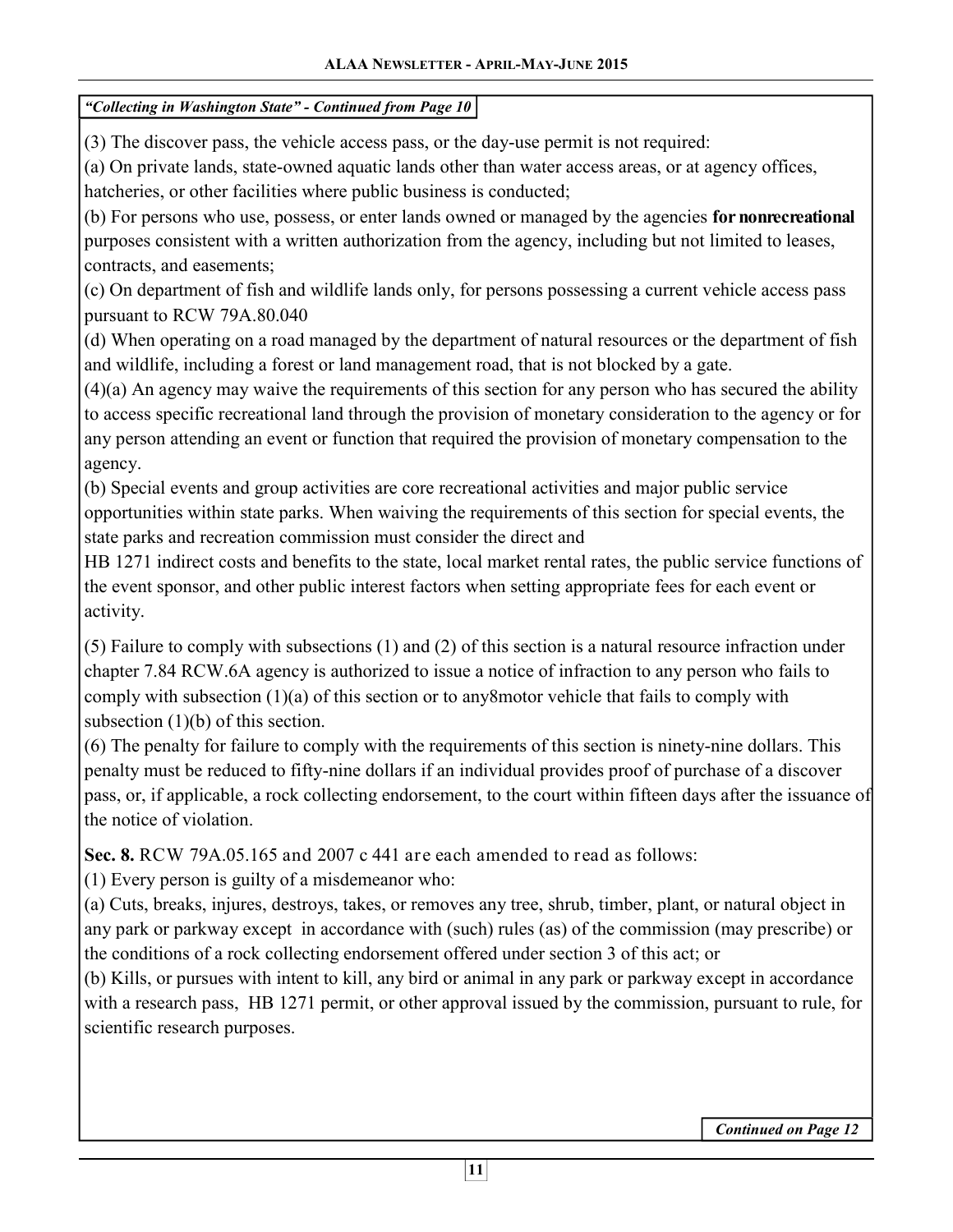# **Brief Summary of Bill**

Creates an optional \$5 annual endorsement to a Discover Pass that entitles the holder, and the holder's immediate family members, to collect up to 50 pounds a day of rocks, minerals, and other naturally occurring objects from land managed by the state recreation agencies for personal, non-commercial use using non-explosive hand tools such as shovels and picks.

## **State Land Access Passes.**

A public access pass is required to be displayed on any vehicle accessing most lands managed by the State Parks and Recreation Commission or by the departments of Natural Resources or Fish and Wildlife (state recreation agencies). The pass must either be a Discover Pass or a Vehicle.

## **Access Pass.**

A Discover Pass costs \$30 for an annual pass or \$10 for a day-use pass. The Vehicle Access Pass is available free of charge to anyone who purchases certain hunting or Fishing licenses and only allows access to lands managed by the Department of Fish and Wildlife (WDFW).

## **House Bill Analysis**

…- 1 - HB 1271 formula. Of the first \$71 million of recreation pass sales, 84 percent is distributed to the State Parks and Recreation Commission (State Parks) and the remainder is equally divided between the Department of Natural Resources (DNR) and the WDFW. All sales above \$71 million are distributed equally among the three state recreation agencies.

Unlawfully accessing state lands without a valid recreation pass is a \$99 civil infraction. That penalty is reduced to \$59 if a Discover Pass is purchased within 15 days of the violation.

## **Rock Collecting on State Lands.**

The act of rock and mineral collecting is limited but allowed on most public lands managed by the state. Each of the three state recreation agencies has slightly different rock collecting policies.

The DNR and the WDFW limit rock collecting through administrative actions based on their general administrative authority to limit acts on the land managed by the agencies. The rule applicable to the WDFW simply states that it is unlawful to remove petrified wood, minerals, and fossils from the WDFW land unless a permit is granted from the WDFW (WAC 232-12-251).

The DNR has a similar rule, limiting the removal of rocks without written authorization (WAC 332-52- 115). A violation of either the WDFW or the DNR rules a criminal misdemeanor.

In contrast to the DNR and the WDFW, State Parks has a statute governing rock collection at Parks. Under that statute, it is a misdemeanor to take "any tree, shrub, timber, plant, or *natural object* in any state park" (RCW 79A.05.165).

## **Summary of Bill**:

The state recreation agencies must make available for purchase a rock collecting endorsement as an optional add-on to the purchase of a Discover Pass. The rock collecting endorsement entitles the holder, and the holder's immediate family members, to collect up to 50 pounds a day of rocks, minerals, and other naturally occurring objects from land managed by the state recreation agencies for personal, noncommercial use using non-explosive hand tools such as shovels and picks.

A rock collecting endorsement, which may also be purchased as a free-standing pass separate from a Discover Pass, costs \$5 and is valid for one year. A rock collecting endorsement is required any time recreational rock collecting occurs on land managed by a state recreation agency, including times when a Discover Pass is not required for access. *Continued on Page 13*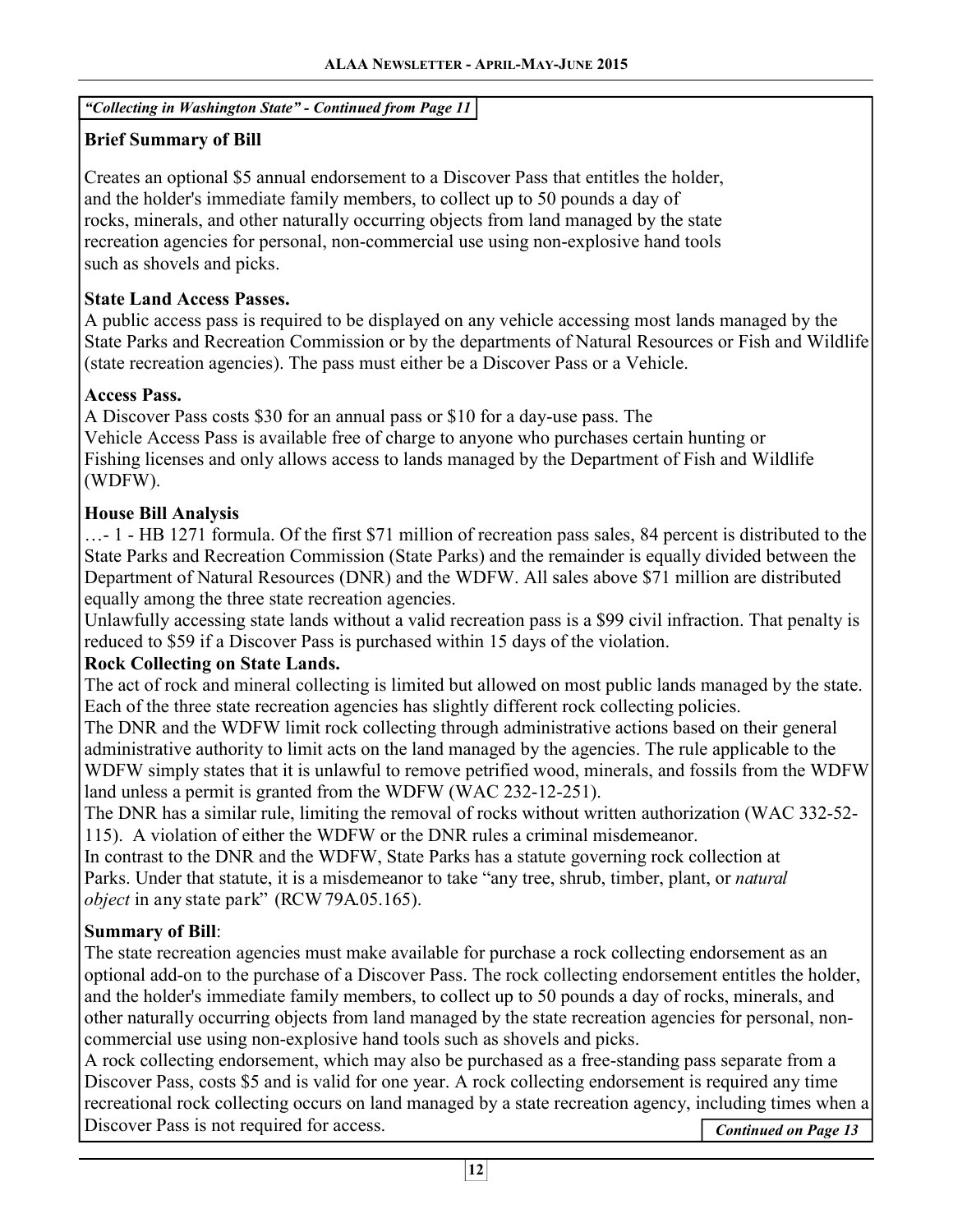A rock collecting endorsement generally allows the holder to collect rocks, minerals, and other naturally occurring objects on all land managed by the state recreation agencies. However, the state recreation agencies may identify areas where rock collecting is not allowed. Areas of state land may be closed to rock collecting to protect environmental resources, to protect the safety of the rock collector, if the state does not own the underlying mineral rights, where rock collecting is inconsistent with the management mandate of the land, and in any instance where deed restrictions make rock collecting an impermissible activity. In addition, any rock collecting that occurs in an area that has an impact on the natural flow or bed of any of the salt or fresh waters of the state must be accompanied with a hydraulic project approval issued by the WDFW(in addition to a rock collecting endorsement).

## **House Bill Analysis**

 $\ldots$  - 2 - HB 1271. The holder of a rock collecting endorsement is prohibited from collecting petrified wood and any objects of historical or archeological value. In addition, the state recreation agencies may also identify, in rule, any specific types of minerals with high values that are prohibited from collection. All revenue generated through the sale of rock collecting endorsements must be deposited into the Recreation Pass Account and distributed to the state recreation agencies through the same formula used to distribute the revenue from Discover Pass sales.

**Appropriation**: None.

**Fiscal Note**: Available.

**Effective Date**: The bill takes effect 90 days after adjournment of the session in which the bill is passed. House.

Other issues concerning accessing public lands is in turmoil upon the locking of gates owned and operated by large timber companies such as Weyerhaeuser Timber Company and Green Diamond, formerly "Simpson Timber Company". Certain areas cannot be accessed due to the closures of these gates.

Grays Harbor County, Aberdeen and outlying areas are being disrupted by the attorney's addressing the closures and threating the County wanting to take actions against Weyerhaeuser. These big timber companies for years were given huge tax breaks to keep their lands open for recreational use. However, they are now requiring expensive fees to those who can afford them to access there properties. The private timber companies can make any decisions they want upon their own land…

Our legitimate complaints lies upon the mainline access paid by the taxpayers dollar to access State lands that are now being blocked by these big timber companies.

Washington State Fish & Wildlife encourages the timber companies to reopen the gates for recreational use, as one survey inspected a little over 700 permits in one area watched 7000 people enter the private land. Every Tom, Dick and Harry tagged along without permits during hunting season. Other issues arise upon having situations like this to occur.

Other issues include the new "GEM TRAILS of WASHINGTON". Even though this book addresses many collecting areas, there are many that are off limits to collecting. The author advises to the reader that their guide does not grant permission to collect on private land. The problem that exists here is the collector who is unaware of the chances taken collecting on private land that is mentioned in the book.

Examples of the areas in this Gem Trails book not to trespass upon:

• Site 1: Oso...Have respect for the families whose lives were lost.

• Site 13: Money Creek... washout. Washington State Mineral Council gives guided rock trips to this region twice a year.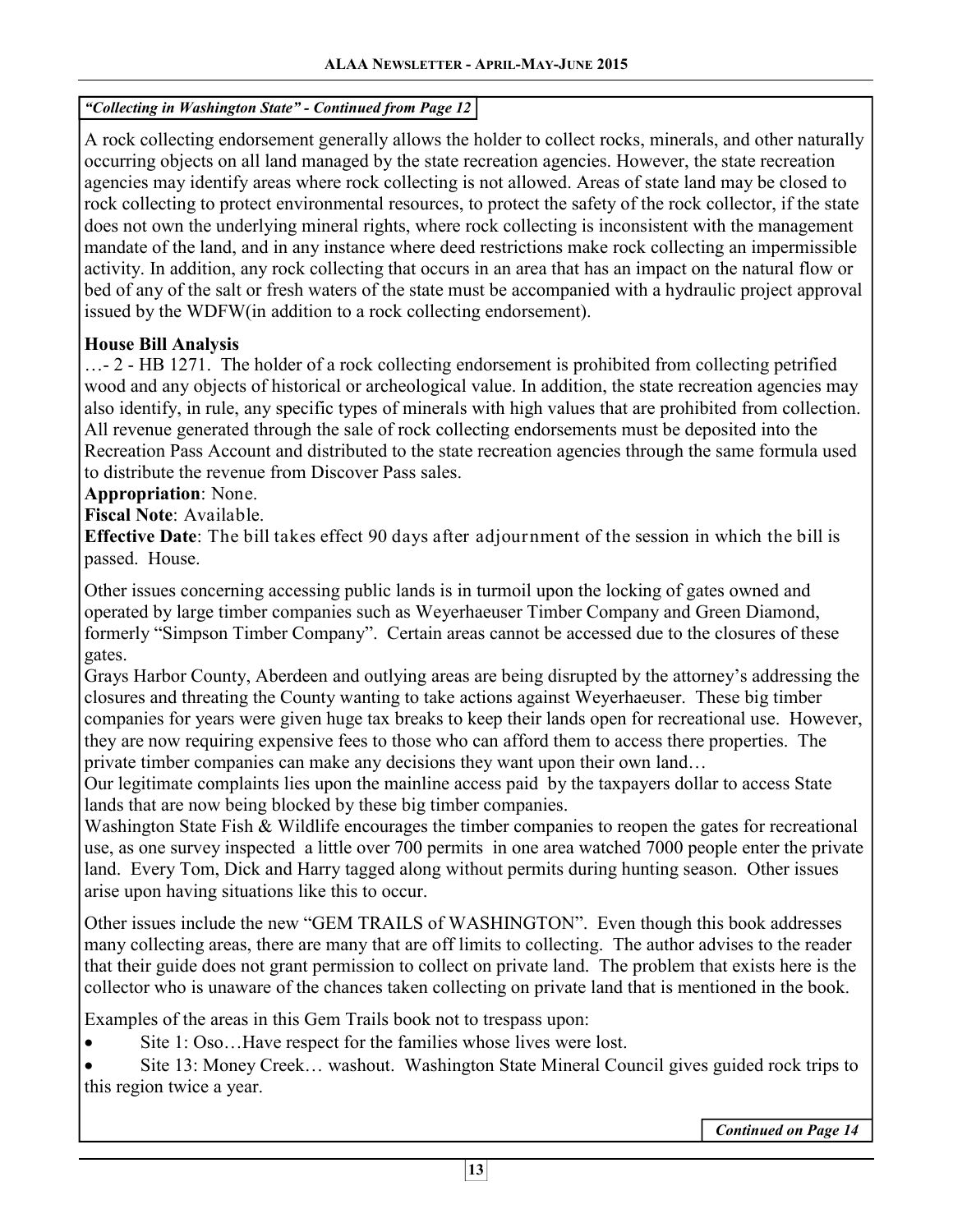Site 15: Hansen Creek... "The Forest Service has always stopped just short of saying it is closed. Dig at your own risk. This year 2014-15, people have been arrested for collecting…Forest Service Land. • Site 21: Neah Bay…"This is Makah Indian Reservation" no collecting allowed to non-tribal members unless you are accompany by a member. Federal trespass charges apply. Access to nearshore areas along the Strait of Juan de Fuca has been severely limited due to private ownership of the shore and tidelands.

• Site 23: La Push...Tribal lands know your boundaries. Absolutely **"NO"** whale bone or fossil ivory collecting. The tribes have specific treaty rights and state and federal agencies need to be responsive to their trust responsibility to insure tribal resources are preserved and protected. Mythic and ritual sites, as well as spiritual places and cleansing sites are resources of concern. Insensitive development of these locations could result in loss of their identity, restricted access, and alterations to the site's appropriateness for use. Because these places are usually associated with belief systems and the practice of traditional religion, failure to respect the dignity of these sites could result in tensions among tribal members based on Hoh tribal beliefs that their religious sites require a higher order of respect, and the supernatural beings and spirit powers that reside in mythic and ritual locations take offence at disrespect and may respond by affecting the community if offended. Please have respect.

• Site 26…Robertson Pit. The pit in Dayton, Mason County, Washington State is closed. Gate is locked and access by permit only and Green Diamond does not issue permits to collect in the quarry. Enter at your own risk and expect Criminal Trespass charges.

• Site 31…Porter. Collecting off Highway 12 is forbidden, and the State of Washington DOT has "No Trespassing" signs posted.

- Site 37…Salmon Creek. Off limits "NO rock collecting". Weyerhaeuser Timber lands.
- Site 45...McCoy Creek. The whole length of the creek is claimed for gold.

These are a few sites in Western Washington that a person should be aware of entering at your own risk.

## *"Casual Collecting - Definitions" - Continued from Page 8*

the term "casual collection" rather than "amateur collection" or "hobby collection" or "recreational collection", the Act intended that casual collection reflect the commonplace meaning of "casual". The commonplace definition of casual includes the elements "happening by chance; not planned or expected", "done without much thought, effort, or concern", and "occurring without regularity" ("casual" Merriam-Webster.com. 2014. *http://www.merriam-webster.com/dictionary/ casual* (4 March 2014)). Consequently, the Department considers that casual collecting would generally be happenstance without intentional planning or preparation. Development of criteria for reasonable amount and negligible disturbance reflects, in part, the view of casual collecting as an activity that generally occurs by chance without planning or preparation. Further, the Act has established that an individual engaging in casual collecting activity in accordance with applicable conditions, in an area which has not been closed to casual collection, does not require a permit or other approval from the Department. Consequently, it is clear that the lack of Department decision space concerning such casual collection performed by an individual reflects that the Act intended that reasonable amount and negligible disturbance criteria established for casual collecting would be below levels that would otherwise require an evaluation under the National Environmental Policy Act (NEPA). Collection of amounts and/or land disturbance at levels that would require a NEPA evaluation would require a permit.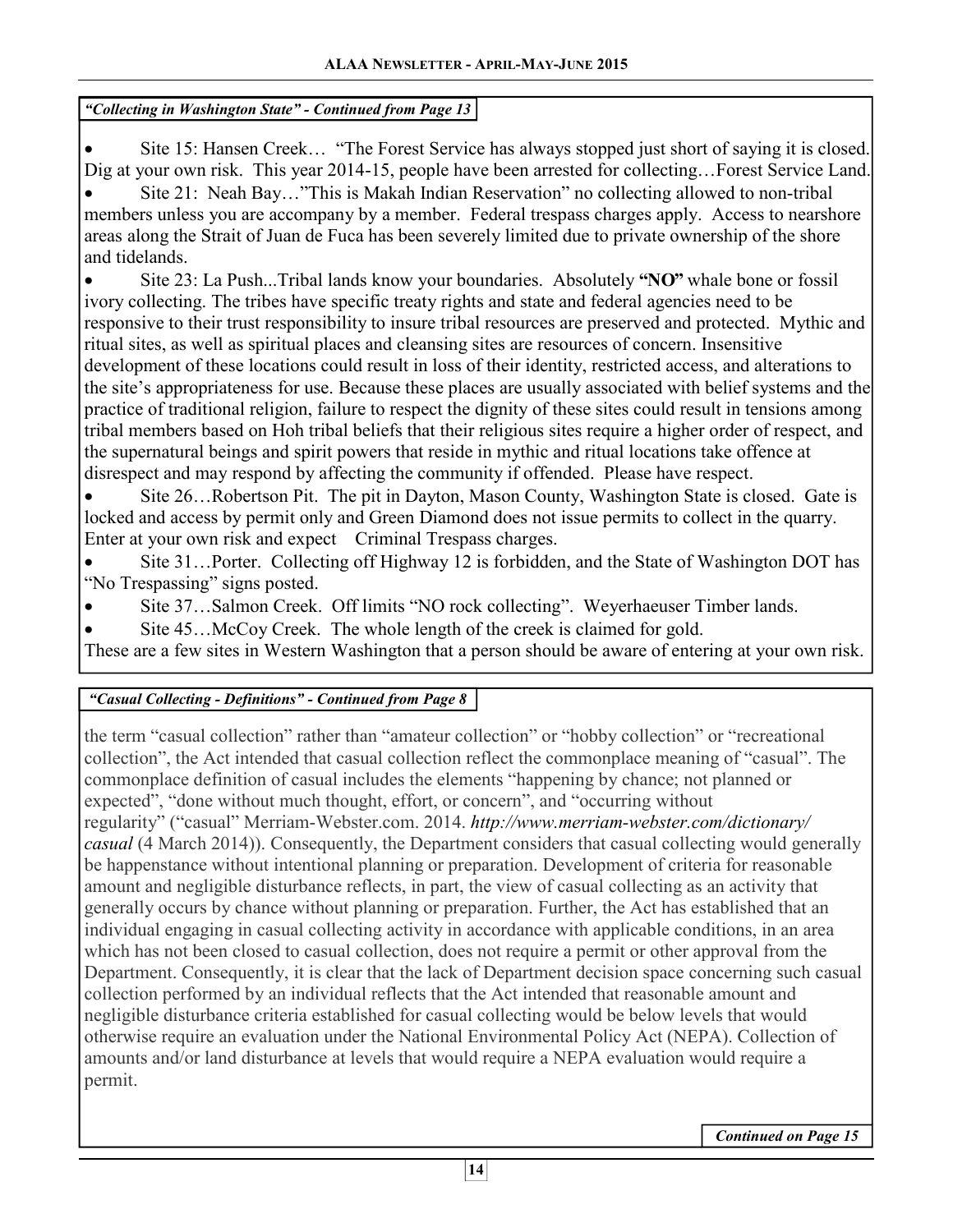## *"Casual Collecting - Definitions" - Continued from Page 14*

5. The term *collection,* as used in §§ 291.21 through 291.26 of these final regulations, means paleontological resources and any associated records resulting from excavation or removal from National Forest System lands under a permit.

6. The term *common invertebrate and plant paleontological resources* clarifies the types of paleontological resources that may be casually collected in accordance with the Act and these final regulations. This final definition incorporates the plain meaning of common, which means plentiful and not rare or unique. The final definition also incorporates a geographical factor of wide-spread distribution, which means that the resource is distributed over a relatively large geographical area. This final definition also clarifies that not all invertebrate and plant paleontological resources are common; some are not common because of their context or other characteristics and, therefore, are not eligible for casual collection. The determination of whether invertebrate and plant fossils are common or not common will be made by the Authorized Officer using scientific principles and methods in accordance with  $\S$  291.9(c).

7. The term *consumptive analysis* means the alteration, removal, or destruction of a paleontological specimen, or parts thereof, from a collection for scientific research.

8. The terms *curatorial services* and *curation* specifies the minimal professional museum and archival standards employed in the long-term management and preservation of a collection.

9. The term *Federal land* restates the definition contained in 16 U.S.C. 470aaa, and means land controlled by the Secretary except for Indian land as defined in 16 U.S.C. 470aaa.

10. The term *fossil* means any remains, traces, or imprints of organisms that have been fossilized or preserved in or on the Earth's crust. In informal usage, the term *fossil* tends to be used interchangeably with the term *paleontological resource.* However, under 16 U.S.C. 470aaa and these final regulations, a *fossil* may not necessarily be a *paleontological resource.* Remains, traces, or imprints of organisms (that is, *fossils*) are only considered *paleontological resources* under the Act and these final regulations if they are: (1) Fossilized, (2) of paleontological interest, and (3) provide information about the history of life on earth. Therefore, paleontological resources are fossils that have paleontological interest and provide information about the history of life on earth. An example of a fossil that may not be a paleontological resource because it lacks paleontological interest and provides negligible information about the history of life on earth would be an isolated, unidentifiable fragment of an otherwise common invertebrate fossil that was eroded from its native geologic occurrence and subsequently found in a stream bed far from its point of origin.

11. The term *fossilized* as used in the definition of *paleontological resources* means preserved by natural processes, such as burial in accumulated sediments, preservation in ice or amber, replacement by minerals, or alteration by chemical processes such as permineralization whereby minerals are deposited in the pore spaces of the hard parts of an organism's remains. This definition is adapted from the definition of fossilization in the American Geological Institute's Glossary of Geology (Fifth Edition, 2005, ISBN 0-922152-76-4).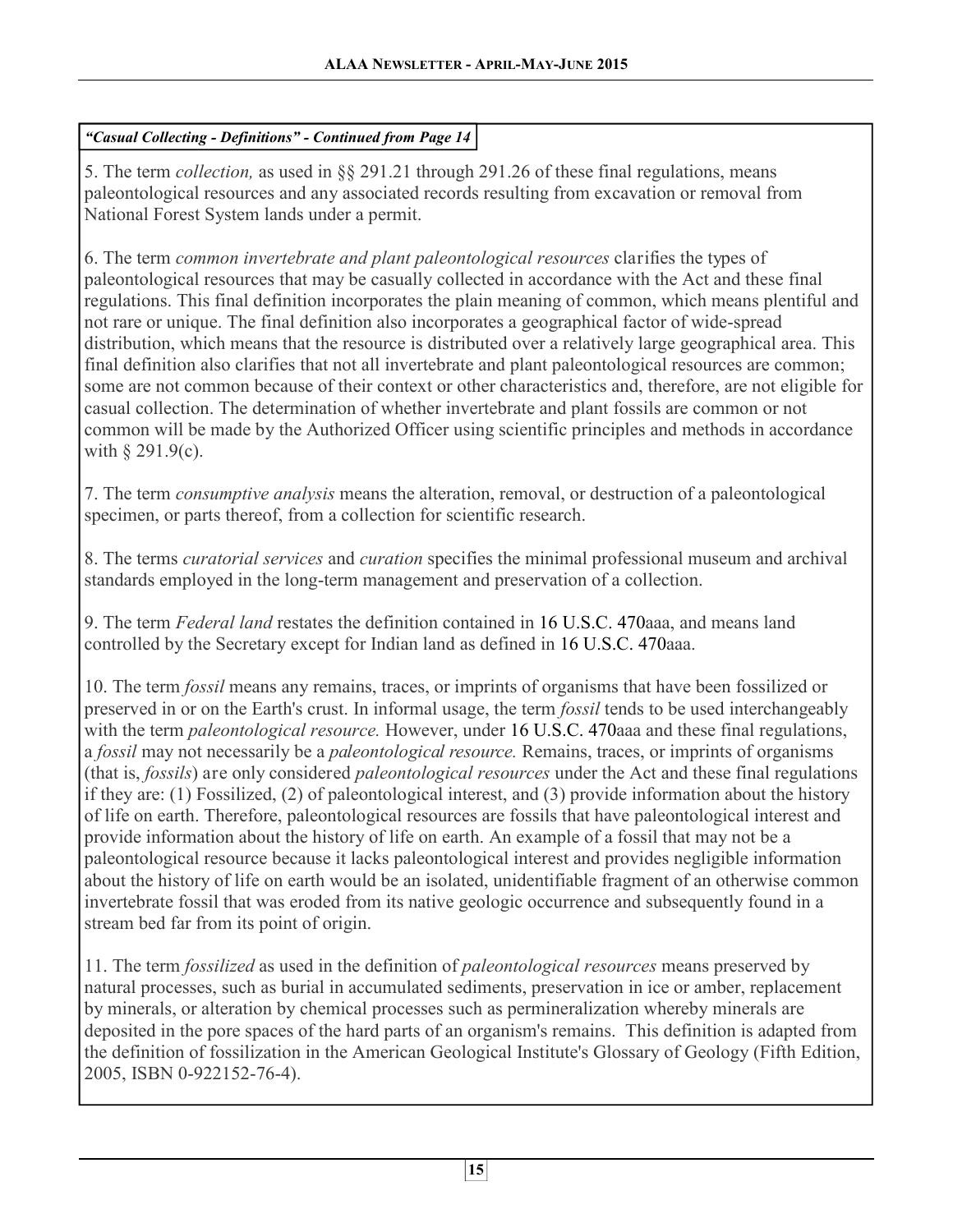## **REGARDING WALLOWA WHITMAN AND MALHEUR NATION FORESTS NORTHEAST OREGON**

 John George is fighting for the rights of the residents of the area, but there are also rockhounding areas there and they will be closed unless rockhounds support John and speak out.

## **OUT OF BOUNDS**

 Do you want your access to public lands treated like a basketball game, where you have to worry about if you are "in bounds" or "out of bounds" and having to live with the penalties of not staying within the boundaries set forth by the Forest Service? That is exactly what your life will be if the proposed designation of routes language and travel management plan are put into place on our National Forest.

 Currently you are allowed to openly and freely access the Wallowa Whitman and Malheur National Forest via motorized means at your discretion unless otherwise noted by wilderness areas or areas specifically targeted as non-motorized.

 Once roads areas are designated a use, all motorized use off those roads will be prohibited (within a given buffer along the road) going from an open forest system to a closed forest system. Much like the basketball court where you are not allowed to leave the court, motorized access will be disallowed from roughly 95% of your public lands. You may only play on the court the Forest Service allows, which will be along their selected roads, and if you play outside those lines you will be penalized up to \$5,000 and/ or 1 year in jail.

 When did you turn over your right of motorized access to the US Forest Service? Did any of you sign a document giving Mr. Montoya or Pena the authority to decide when and where you traveled?

 Offenses that will get you penalized if you go outside the designated area are; Firewood cutting, retrieving big game, dispersed camping, accessing historic berry and mushroom picking areas, accessing historic hunting areas, or simply recreating in your favorite area, just to name a few.

 If you do not agree that our motorized access should be restricted, please let Secretary Tom Vilsack tom.vilsack@usda.gov and Robert Bonnie robert.bonnie@usda.gov know how their staff is failing our communities and families.

John George, Bates, Oregon

## *"Public Lands Policy" - Continued from Page 4*

Wilderness Society. You can download this Guide, it's about 135 pages, but it's enlightening in showing how the Wilderness Society works to *protect* Public Lands. Here are highlights of some of what is in the Guide:

- a. Basic questions and answers on Public Lands Advocacy. (pages  $1 4$ )
- b. A map to citizen participation in the BLM planning and decision-making, with emphasis on how to leverage place-based information to force the BLM to take conservation oriented action consistent with the law. (pages  $5 - 11$ )
- c. The Legal Landscape: Preservation, Conservation and Exploitation of the Land. This includes descriptions of various conservation units managed by the agency. (pages 12-15)
- d. The BLM's Core Policy Framework, a detailed overview of general mission and core obligations of the BLM. (pages  $16 - 38$ )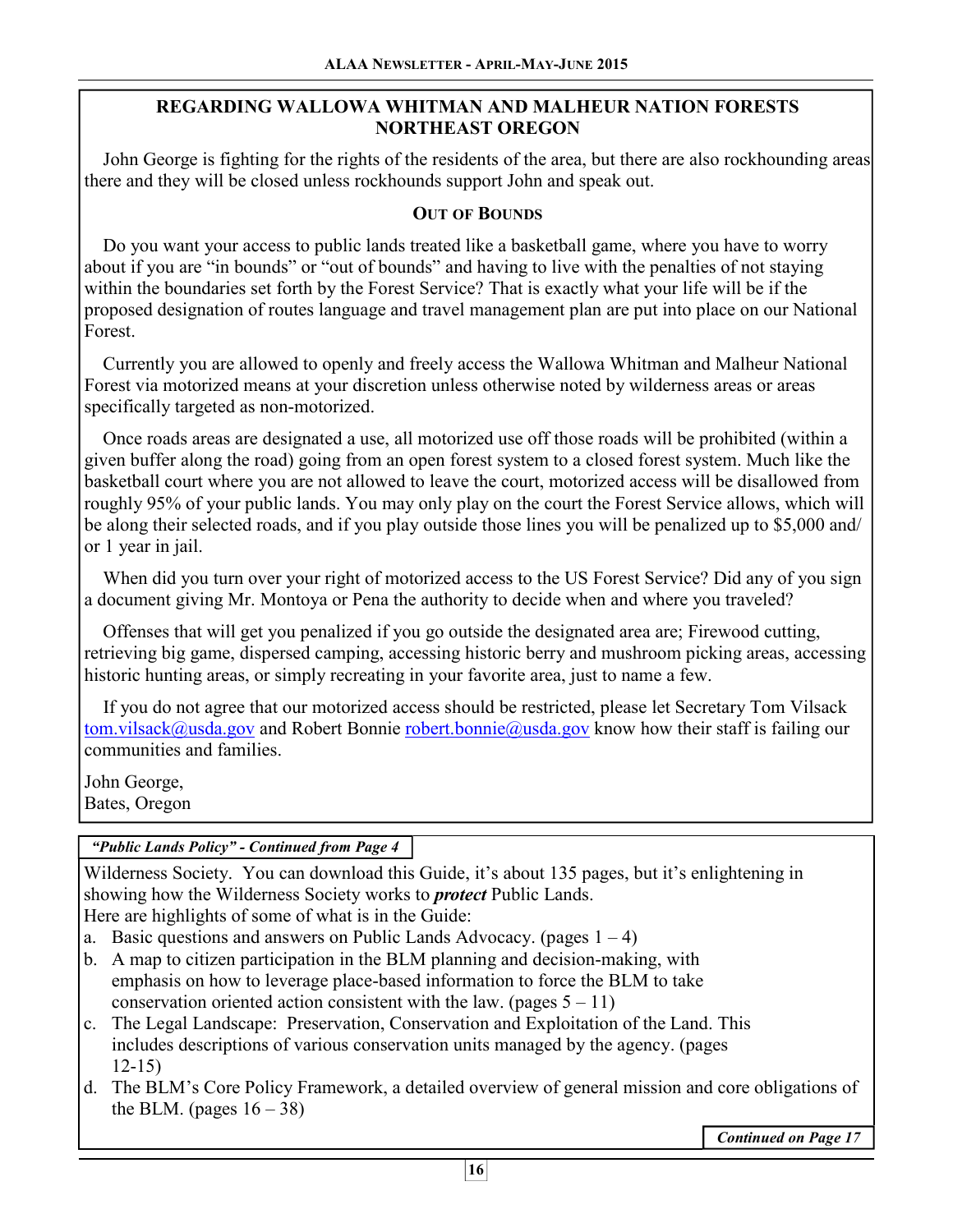*"Public Lands Policy" - Continued from Page 16* 

- e. Collecting Information: Inventories, Monitoring and Evaluations. (pages 39 49) Planning and Decision-Making – How the BLM develops plans and how the agency subsequently puts those plans into practice. This deals with the BLM's comprehensive resource management planning process. (pages  $50 - 89$ )
- f. NEPA National Environmental Policy Act of 1969, one of the most important environmental laws ever enacted. (pages  $90 - 117$ )
- g. Appeals, Protests and Litigation, which outlines your options to challenge decisions with the BLM's planning and decision-making process breaks down and results in potentially illegal decisions. (pages  $118 - 135$

 If you or someone in your club would like to research this enlightening Guild, I'm sure you will find it interesting, at the least. To me, it's like going in to a child's bedroom, and seeing a special item on a high shelf. It's to look at, but out of the child's reach to touch it. Much like the Wilderness we have out here in the west. You are not adult enough to be trusted with this, so you can only look at it and we will show you in pictures what is there. The problem is, who is going to see all this beauty that has been locked away? At my age and with my health problems, I certainly won't be able to hike into any of these areas, many of them are thousands of acres, so this basically shuts me out. Is this fair? You decide!

## **BIPARTISAN BILL INTRODUCED TO REOPEN CLEAR CREEK FOR OFF-HIGHWAY VEHICLES**

**Contact: Don Amador, BRC Western Representative Phone: (925) 625-6287 E-mail: brdon@sharetrails.org Date: April 17, 2015** 

WASHINGTON, D.C. (April 17, 2015) -- The BlueRibbon Coalition, a national trail-based recreation group, applauds Congressman Sam Farr (D-Salinas) and Congressman David Valadao (R-Coalinga), and Congressman Jeff Denham (R- Modesto) for reintroducing the Clear Creek National Recreation Area and Conservation Act of 2015 (H.R. 1838). The bill would reopen the 75,000 acre Clear Creek Management Area to OHV recreation and other multiple-uses. In addition, the proposal would designate about 21,000 acres nearby as the Joaquin Rocks Wilderness.

 In 2008, the BLM imposed an interim emergency closure of the area to all users, even hikers, citing unsubstantiated concerns about a public health risk due to naturally occurring asbestos.

The San Benito County Board of Supervisors

petitioned Congress in 2011 to address the closure by designating it as a National Recreation Area based on the 2005 Clear Creek Travel Management Plan as the guiding document for the NRA. The Plan identified about 243 miles of motorized roads and trails, 400 acres of open riding areas and authorized a number of permitted OHV events.

 Don Amador, Western Representative for the BlueRibbon Coalition, states, "I believe this is cutting edge bipartisan land-use legislation that benefits both the OHV and conservation communities. It is the result of a lot of hard work by the sponsors of the bill to craft a win-win proposal that reopens Clear Creek for OHV recreation and establishes a new Wilderness area that can be enjoyed by hikers and sportsmen." "I know that many businesses in San Benito County will also appreciate the return of recreationists to Clear Creek since the OHV community has historically been an important economic factor to the local economy," Amador concludes.

*CONTINUED ON PAGE 18*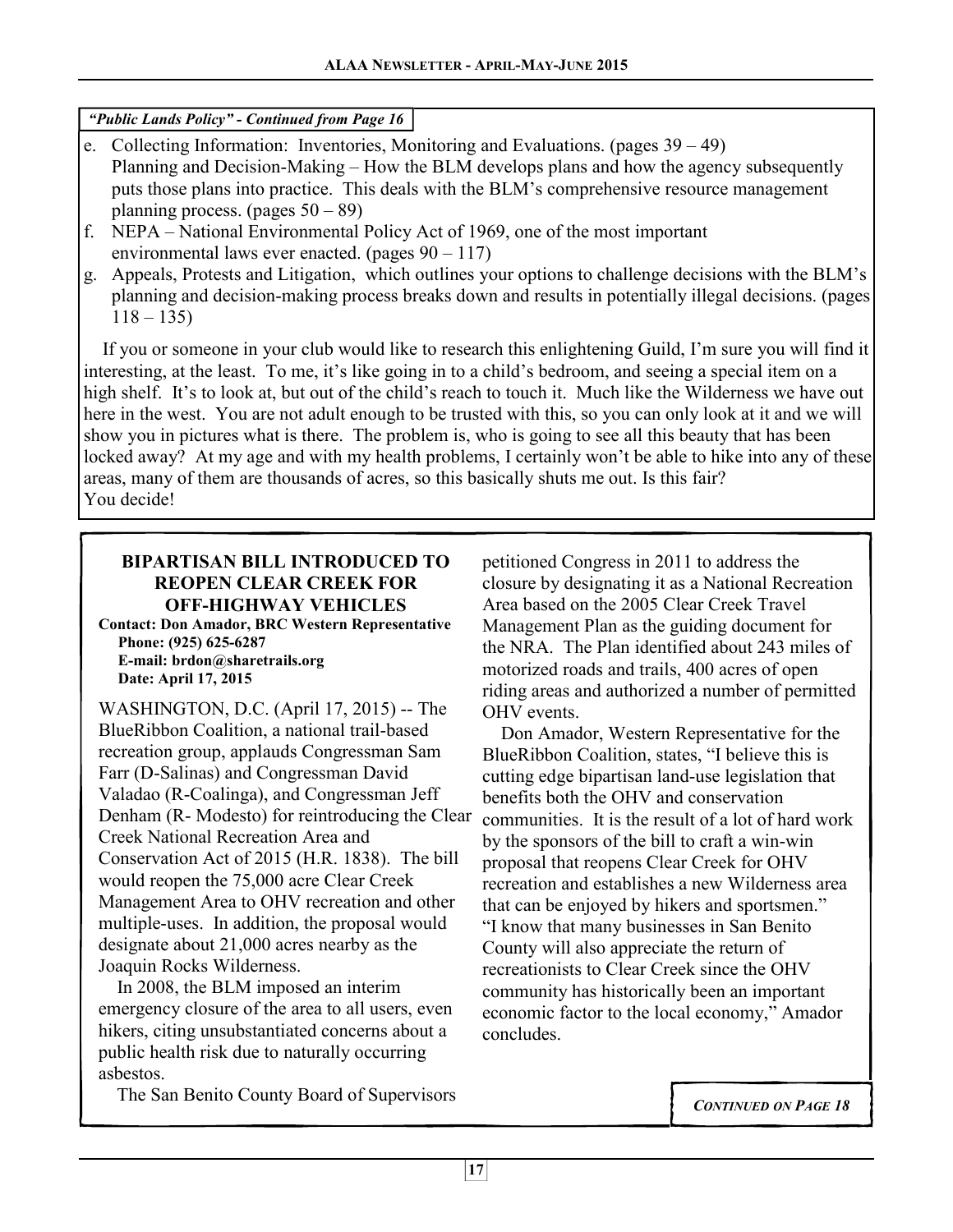## *REOPEN CLEAR CREEK - CONTINUED FROM PAGE 17*

ALAA - California Central Coast Representative, Bill Spence:

 "The BRC press release neglects to mention that the bill also includes the set-aside of 5 watersheds into the Wild & Scenic Rivers network, as noted in

David Valadao's concurrent press release. What I know is that BLM is opposed to their inclusion in WSR because all five are dry most of the year. I also believe that this bill is doomed unless EPA relents on the asbestos danger, and I don't believe they will.

 On the other hand I recently went to a rockhounding site that is accessed by an old road that was designated an ATV/ Motorcycle trail up

 $\Box$ 

 $\Box$ 

 $\Box$ 

 $\Box$  $\Box$ 

 $\Box$ 

 $\Box$ 

until 2008. In 2008 this road was easily drivable by an automobile. Now it's heavily overgrown from the sides and can only be driven with significant damage to one's paint job. In 10 years it will be wilderness again. Throughout CCMA the traditional wooden signage is termite-ridden and fallen down. The small vertical route markers now in use are easy to miss. Whether for budgetary or political reasons, maintenance is not now a priority at CCMA, and combined with the decrease in human activity on the lesser travelled roads, the historic network of dirt roads that made CCMA relatively easy for rockhounds to navigate will gradually deteriorate.

 Personally I don't object to allowing the bikers back into CCMA, but the blatant political sacrifice of rockhounding areas by BRC to the wilderness lobby sticks in my craw."

 $\Box$ 

 $\Box$ 

 $\Box$  $\Box$ 

 $\Box$ 

 $\Box$ 

 $\Box$ 

 $\Box$ 

 $\Box$ 

 $\Box$ 

 $\Box$ 

 $\Box$  $\Box$  $\Box$ 

 $\Box$  $\Box$ 

 $\Box$  $\Box$ 

 $\Box$ 

 $\Box$  $\Box$ 

#### **ALAA MEETING @ GOLDEN SPIKE GEM & MINERAL / NORTHWEST FEDERATION SHOW APRIL 10, 2015 OGDEN, UTAH LAUREN WILLIAMS, ALAA VICE-PRESIDENT**

 $\Box$  $\Box$  $\Box$  Sandra Mitchell from the Idaho Recreation Council, a non-governmental agency, spoke about  $\Box$  $\Box$  $\Box$ Land Use and said that there were so many Governmental Regulations that towns like Stanley, Idaho  $\Box$  $\Box$ were on the verge of becoming ghost towns. Stanley is about 55 miles northwest of Sun Valley,  $\Box$  $\overline{a}$  $\Box$  $\Box$ Idaho and their view of their mountains, in my personal opinion; rival the view of the Tetons from  $\Box$  $\Box$ Jackson Hole.  $\Box$  $\Box$  $\Box$ 

 $\Box$  Jack Johnston spoke about that the Land Use Plans that is in use by everybody, but has no  $\Box$ provisions for handicap individuals. Don't they pay taxes too?  $\Box$  $\Box$ 

 $\Box$  Casey Snider, who works for Congressman Rob Bishop (UT) concerning Land Access, said that  $\Box$  $\Box$  $\Box$ there are 8 counties in Utah that have deep concerns about having access to public lands and that  $\Box$  $\Box$  $\Box$ Presidential decisions to make National Monuments is the same as making Wilderness Areas because  $\Box$  $\overline{\phantom{a}}$  the rules for using that land is the same in both cases. Mr. Snyder wants counties, and towns, and  $\Box$  $\Box$ their grassroots to drive the issues, because those are the residents that live there and it is their  $\Box$  $\Box$  $\Box$ livelihoods that are at stake and it is their tax base.  $\Box$  $\Box$ 

 $\Box$  NOTE: With national budget cuts being what they are, there are road closures on paper but have  $\Box$  $\frac{1}{n}$  not physically been closed, so be careful.

 $\Box$  The Sage Grouse issue was brought up, again. Sage Grouse are in about 11 states which is why  $\Box$  $\Box$ this issue is so big of a deal because of the size of the United States that it covers. Personally I wish  $\Box$ that Idaho Fish and Game would teach their Sage Grouse better manners than to attack, right up my  $\Box$  $\Box$ leg, just because I happened to walk between mom on one side of the road and her babies were on  $\Box$  $\Box$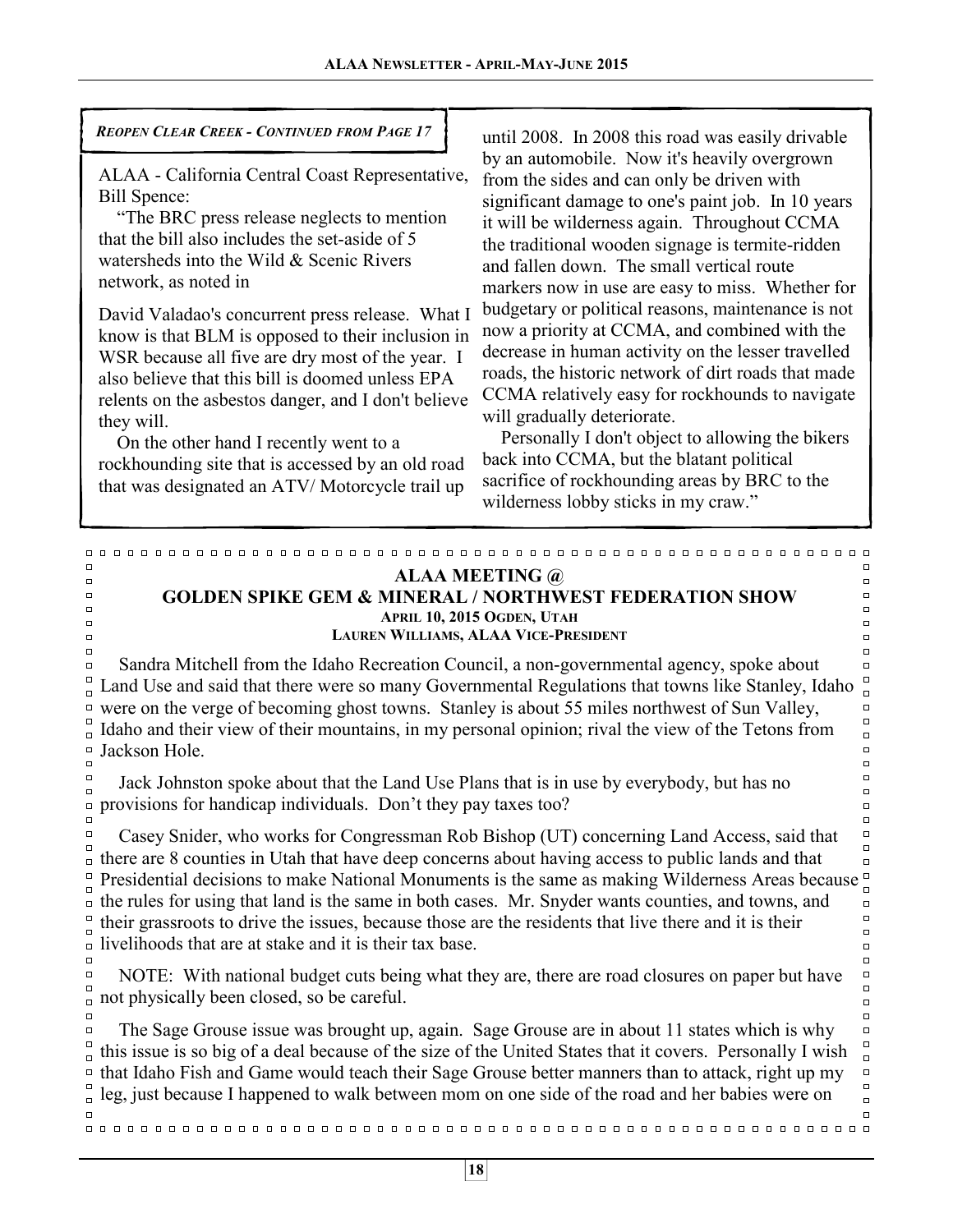#### **AMERICAN LANDS ACCESS ASSOCIATION, INC. 2014-2015 OFFICERS & DIRECTORS**

#### **OFFICERS**

#### **PRESIDENT**

SHIRLEY LEESON 6155 Haas St. La Mesa CA 91942 **president@amlands.org** 

## **VICE-PRESIDENT**

LAUREN WILLIAMS 957 E Elva St Idaho Falls ID 83401 **vice\_president@amlands.org** 

#### **SECRETARY**

SUSY MARTIN PO Box 900279 Palmdale CA 93590 **secretary@amlands.org** 

#### **TREASURER**

FRANK MULLANEY PO Box 54398 San Jose CA 95154 **treasurer@amlands.org** 

#### **MEMBERSHIP**

CHERI GEORGE PO Box 54398 San Jose CA 95154 **membership@amlands.org** 

#### **DIRECTORS PERMANENT DIRECTORS:**

| Dee Holland, Registered Agent, Idaho |  |
|--------------------------------------|--|
| $agent(a)$ amlands.org               |  |

John Martin, Webmaster **webmaster@amlands.org**  Tom Burchard, Newsletter Editor **editor@amlands.org** 

#### **THREE YEAR TERMS:**

Dr. Bob Carlson, Rocky Mountains **Dr.bob@amlands.org**  Doug True, Northwest **director\_5@amlands.org** 

Tom Noe, Midwest **director\_2@amlands.org** 

**TWO YEAR TERMS:** 

Marion Roberts, California **mroberts@amlands.org** 

#### **ONE YEAR TERM:**

Jon Spunaugle, Northwest **director\_7@amlands.org**  Evan Day, Northwest **director\_8@amlands.org** 

#### **OPEN**

Amy Granat, California **amy.granat@amlands.org** 

John Wright, Southeast **director\_6@amlands.org** 

#### **CURRENT ALAA STATE REPRESENTATIVES**

Contact information for representatives can be found at

#### **www.amlands.org**

**ALAA FACEBOOK ·········** Ronna Watkins **PUBLIC LANDS ADVISORS ··· OPEN** 

#### **CALIFORNIA**

#### **IDAHO**

| <b>INDIANA</b> $\cdots$ $\cdots$ $\cdots$ $\cdots$ $\cdots$ $\cdots$ Kathy & Bob Miller                                                                                                                                                                                                                                                   |  |
|-------------------------------------------------------------------------------------------------------------------------------------------------------------------------------------------------------------------------------------------------------------------------------------------------------------------------------------------|--|
| MISSISSIPPI ······················· John Wright                                                                                                                                                                                                                                                                                           |  |
| <b>MONTANA</b> $\cdots$ $\cdots$ $\cdots$ $\cdots$ $\cdots$ $\cdots$ $\cdots$ $\cdots$ $\cdots$ $\cdots$ $\cdots$ $\cdots$ $\cdots$ $\cdots$ $\cdots$ $\cdots$ $\cdots$ $\cdots$ $\cdots$ $\cdots$ $\cdots$ $\cdots$ $\cdots$ $\cdots$ $\cdots$ $\cdots$ $\cdots$ $\cdots$ $\cdots$ $\cdots$ $\cdots$ $\cdots$ $\cdots$ $\cdots$ $\cdots$ |  |

| NEBRASKA ······················ Susy McMahan<br><b>NEVADA</b> ····························· Norvie Enns<br>NEW MEXICO ················ Bob Carlson<br><b>NORTH CAROLINA ······· Carl Talbott</b> |  |
|--------------------------------------------------------------------------------------------------------------------------------------------------------------------------------------------------|--|
|                                                                                                                                                                                                  |  |
| <b>OREGON</b>                                                                                                                                                                                    |  |
|                                                                                                                                                                                                  |  |
|                                                                                                                                                                                                  |  |
| <b>OKLAHOMA</b> Richard Jaeger                                                                                                                                                                   |  |
| PENNSYLVANIA <b>Warrow Scott Peters</b>                                                                                                                                                          |  |
| <b>SOUTH DAKOTA</b> ············ Jan Baumeister                                                                                                                                                  |  |
|                                                                                                                                                                                                  |  |
| UTAH $\cdots$ Evan Day                                                                                                                                                                           |  |
| WASHINGTON                                                                                                                                                                                       |  |
| Central ······························ Andy Johnson                                                                                                                                              |  |
|                                                                                                                                                                                                  |  |
|                                                                                                                                                                                                  |  |